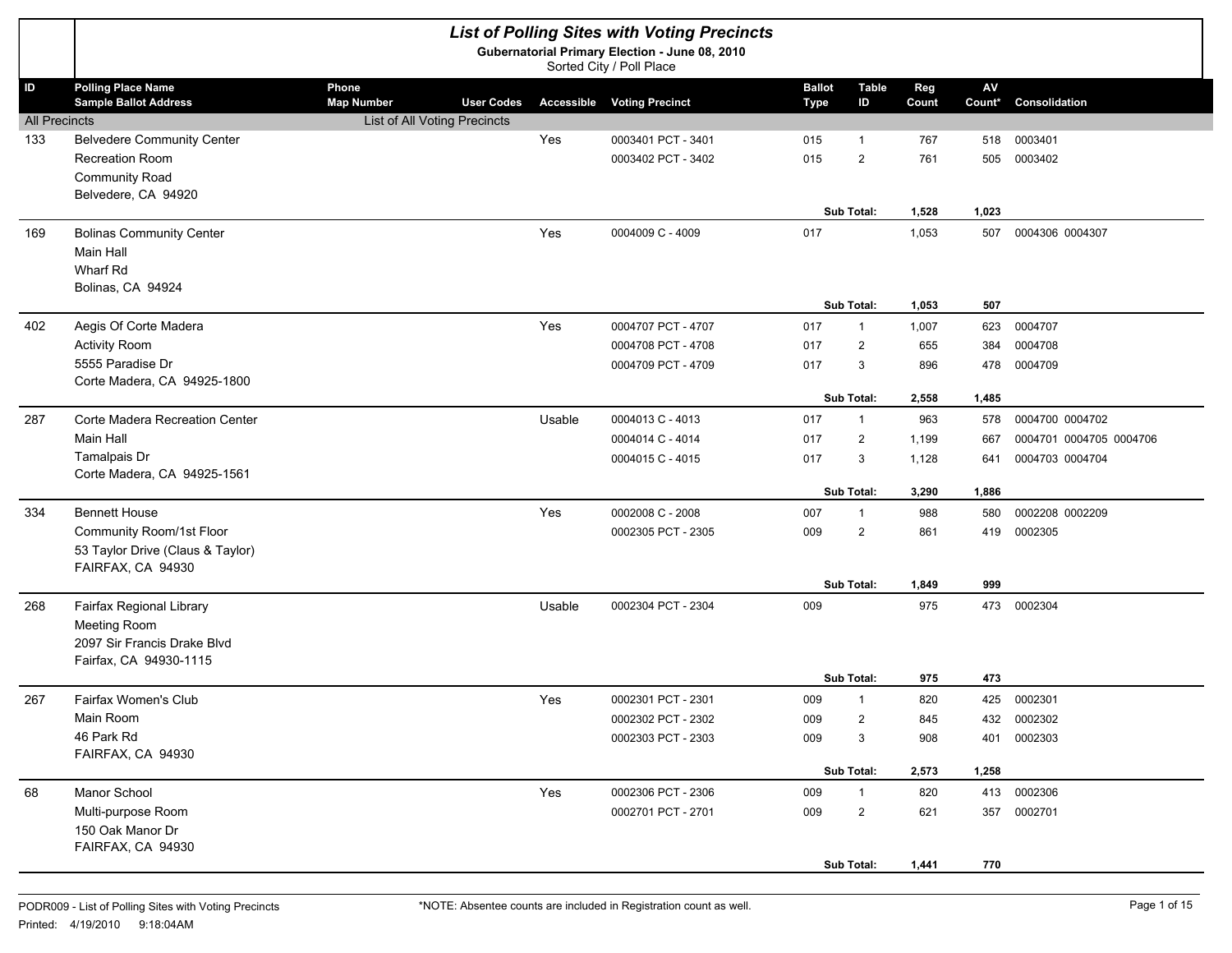| ID                   | <b>Polling Place Name</b><br><b>Sample Ballot Address</b> | Phone<br><b>Map Number</b>   | <b>User Codes</b> |        | <b>Accessible Voting Precinct</b> | <b>Ballot</b><br>Type | <b>Table</b><br>ID             | Reg<br>Count | $\mathsf{AV}$<br>Count* | Consolidation                                           |
|----------------------|-----------------------------------------------------------|------------------------------|-------------------|--------|-----------------------------------|-----------------------|--------------------------------|--------------|-------------------------|---------------------------------------------------------|
| <b>All Precincts</b> |                                                           | List of All Voting Precincts |                   |        |                                   |                       |                                |              |                         |                                                         |
| 356                  | Cape Marin                                                |                              |                   | Yes    | 0002001 C - 2001                  | 005                   | $\mathbf{1}$                   | 1,357        | 857                     | 0002103 0002104                                         |
|                      | Clubhouse                                                 |                              |                   |        | 0004806 PCT - 4806                | 022                   | $\overline{2}$                 | 409          | 201                     | 0004806                                                 |
|                      | Laderman Lane                                             |                              |                   |        |                                   |                       |                                |              |                         |                                                         |
|                      | Greenbrae, CA 94904-2482                                  |                              |                   |        |                                   |                       |                                |              |                         |                                                         |
|                      |                                                           |                              |                   |        |                                   |                       | Sub Total:                     | 1,766        | 1,058                   |                                                         |
| 260                  | The Tamalpais                                             |                              |                   | Yes    | 0002101 PCT - 2101                | 005                   |                                | 958          | 604                     | 0002101                                                 |
|                      | Auditorium                                                |                              |                   |        |                                   |                       |                                |              |                         |                                                         |
|                      | 501 Via Casitas                                           |                              |                   |        |                                   |                       |                                |              |                         |                                                         |
|                      | GREENBRAE, CA 94904                                       |                              |                   |        |                                   |                       |                                |              |                         |                                                         |
|                      |                                                           |                              |                   |        |                                   |                       | Sub Total:                     | 958          | 604                     |                                                         |
| 307                  | <b>Inverness Fire House</b>                               |                              |                   | No     | 0004103 PCT - 4103                | 017                   |                                | 599          | 310                     | 0004103                                                 |
|                      | Conference Room                                           |                              |                   |        |                                   |                       |                                |              |                         |                                                         |
|                      | 50 Inverness Way<br>INVERNESS, CA 94937                   |                              |                   |        |                                   |                       |                                |              |                         |                                                         |
|                      |                                                           |                              |                   |        |                                   |                       | Sub Total:                     | 599          | 310                     |                                                         |
| 75                   | Anthony Bacich School                                     |                              |                   | Yes    | 0002012 C - 2012                  | 009                   |                                | 1,015        | 685                     | 0002500 0002501                                         |
|                      | Library                                                   |                              |                   |        |                                   |                       |                                |              |                         |                                                         |
|                      | 25 Mc Allister Ave                                        |                              |                   |        |                                   |                       |                                |              |                         |                                                         |
|                      | KENTFIELD, CA 94904                                       |                              |                   |        |                                   |                       |                                |              |                         |                                                         |
|                      |                                                           |                              |                   |        |                                   |                       | Sub Total:                     | 1,015        | 685                     |                                                         |
| 77                   | Kentfield Fire Station                                    |                              |                   | Yes    | 0002013 C - 2013                  | 009                   |                                | 1,014        | 609                     | 0002502 0002503                                         |
|                      | Engine Room                                               |                              |                   |        |                                   |                       |                                |              |                         |                                                         |
|                      | 1004 Sir Francis Drake Blvd                               |                              |                   |        |                                   |                       |                                |              |                         |                                                         |
|                      | KENTFIELD, CA 94904                                       |                              |                   |        |                                   |                       |                                |              |                         |                                                         |
|                      |                                                           |                              |                   |        |                                   |                       | Sub Total:                     | 1,014        | 609                     |                                                         |
| 274                  | St Sebastian's Church                                     |                              |                   | Yes    | 0002019 C - 2019                  | 009                   | $\mathbf{1}$                   | 1,098        | 709                     | 0002800 0002801                                         |
|                      | Parish Hall                                               |                              |                   |        | 0002102 PCT - 2102                | 005                   | $\overline{2}$                 | 889          | 563                     | 0002102                                                 |
|                      | 373 Bon Air Rd                                            |                              |                   |        |                                   |                       |                                |              |                         |                                                         |
|                      | KENTFIELD, CA 94904                                       |                              |                   |        |                                   |                       | Sub Total:                     | 1,987        | 1,272                   |                                                         |
| 193                  | Larkspur Recreation Department                            |                              |                   | Yes    | 0002107 PCT - 2107                |                       |                                |              |                         | 0002107                                                 |
|                      | Larkspur Community Room                                   |                              |                   |        | 0004016 C - 4016                  | 005<br>022            | $\mathbf{1}$<br>$\overline{2}$ | 506<br>323   | 303                     | 0004800A                                                |
|                      | 240 Doherty Drive                                         |                              |                   |        |                                   |                       |                                |              | 215                     |                                                         |
|                      | Larkspur, CA 94939                                        |                              |                   |        |                                   |                       |                                |              |                         |                                                         |
|                      |                                                           |                              |                   |        |                                   |                       | Sub Total:                     | 829          | 518                     |                                                         |
| 372                  | Masonic Lodge                                             |                              |                   | No     | 0002004 C - 2004                  | 005                   | $\mathbf{1}$                   | 904          | 547                     | 0002112A 0002112B 0002112D                              |
|                      | Dining Room                                               |                              |                   |        |                                   |                       |                                |              |                         | 0002112E                                                |
|                      | 1122 Magnolia Ave                                         |                              |                   |        | 0002014 C - 2014                  | 009                   | $\overline{2}$                 | 1,220        | 801                     | 0002504 0002505A 0002505B<br>0002505F 0002506A 0002506C |
|                      | LARKSPUR, CA 94939                                        |                              |                   |        |                                   |                       |                                |              |                         |                                                         |
|                      |                                                           |                              |                   |        |                                   |                       | Sub Total:                     | 2,124        | 1,348                   |                                                         |
| 196                  | Redwoods Presbyterian Church                              |                              |                   | Usable | 0002002 C - 2002                  | 005                   |                                | 790          | 480                     | 0002110 0002111A                                        |
|                      | Fellowship Hall                                           |                              |                   |        |                                   |                       |                                |              |                         |                                                         |
|                      | 110 Magnolia Ave                                          |                              |                   |        |                                   |                       |                                |              |                         |                                                         |
|                      | LARKSPUR, CA 94939                                        |                              |                   |        |                                   |                       |                                |              |                         |                                                         |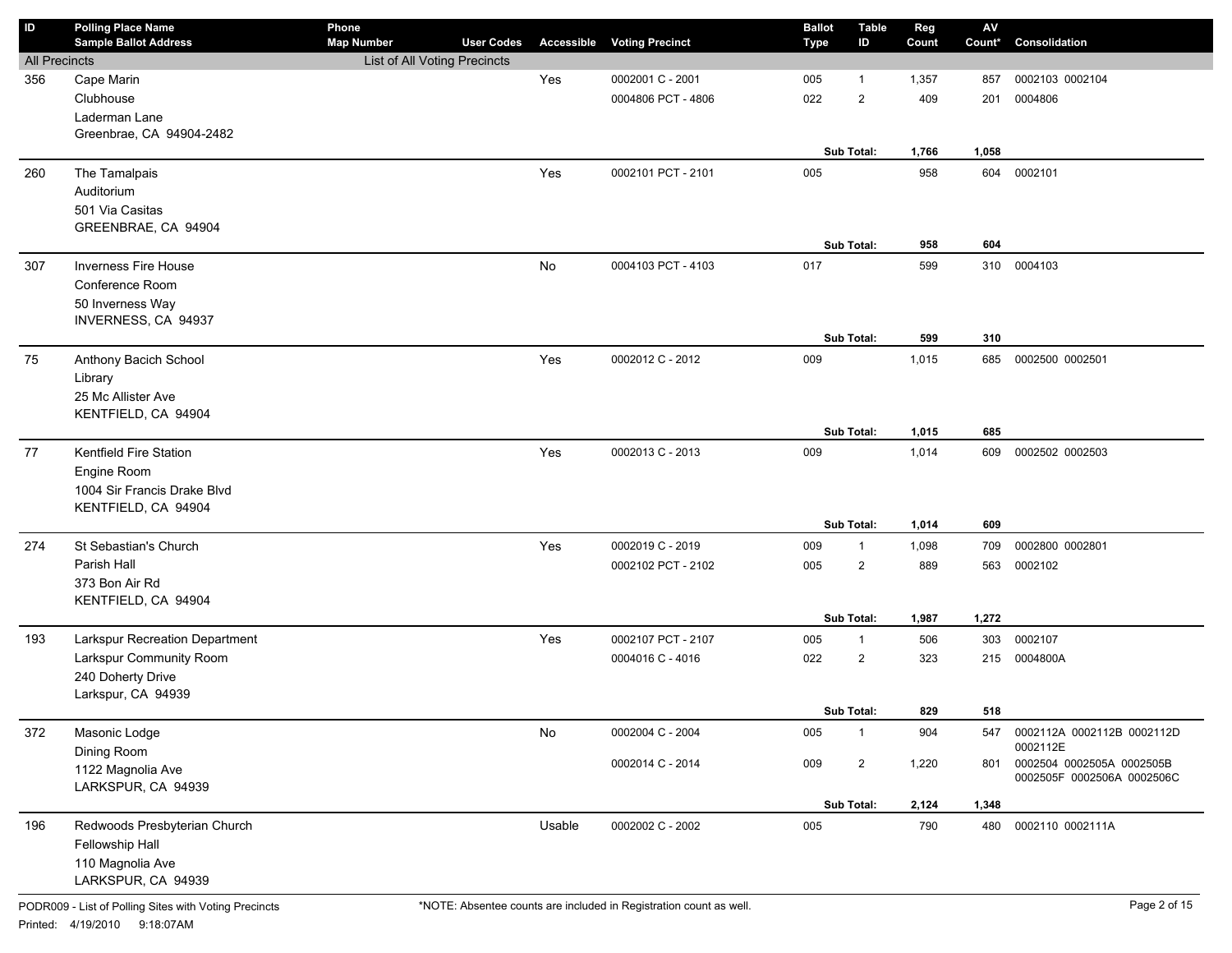| ID                   | <b>Polling Place Name</b><br><b>Sample Ballot Address</b> | Phone<br><b>Map Number</b>   | <b>User Codes</b> |           | <b>Accessible Voting Precinct</b> | <b>Ballot</b><br><b>Type</b> | <b>Table</b><br>ID | Reg<br>Count | ${\sf AV}$<br>Count* | Consolidation           |
|----------------------|-----------------------------------------------------------|------------------------------|-------------------|-----------|-----------------------------------|------------------------------|--------------------|--------------|----------------------|-------------------------|
| <b>All Precincts</b> |                                                           | List of All Voting Precincts |                   |           |                                   |                              |                    |              |                      |                         |
|                      |                                                           |                              |                   |           |                                   |                              | Sub Total:         | 790          | 480                  |                         |
| 194                  | St Patrick's Church                                       |                              |                   | Yes       | 0002108 PCT - 2108                | 005                          | $\mathbf{1}$       | 843          | 460                  | 0002108                 |
|                      | <b>Healy Hall</b>                                         |                              |                   |           | 0002109 PCT - 2109                | 005                          | $\mathbf 2$        | 567          | 325                  | 0002109                 |
|                      | Magnolia & King Streets                                   |                              |                   |           |                                   |                              |                    |              |                      |                         |
|                      | Larkspur, CA 94939-1943                                   |                              |                   |           |                                   |                              |                    |              |                      |                         |
|                      |                                                           |                              |                   |           |                                   |                              | Sub Total:         | 1,410        | 785                  |                         |
| 364                  | Marguerita C. Johnson Senior Center                       |                              |                   | No        | 0003014 C - 3014                  | 016                          | $\mathbf{1}$       | 1,305        | 654                  | 0003601 0003602         |
|                      | Multi-purpose Room                                        |                              |                   |           | 0003600 PCT - 3600                | 016                          | $\overline{2}$     | 852          | 460                  | 0003600                 |
|                      | 640 Drake Ave                                             |                              |                   |           |                                   |                              |                    |              |                      |                         |
|                      | Marin City, CA 94965                                      |                              |                   |           |                                   |                              |                    |              |                      |                         |
|                      |                                                           |                              |                   |           |                                   |                              | Sub Total:         | 2,157        | 1,114                |                         |
| 112                  | Almonte Improvement Club                                  |                              |                   | <b>No</b> | 0003011 C - 3011                  | 016                          | $\mathbf{1}$       | 773          | 390                  | 0003501 0003508         |
|                      | Large Hall                                                |                              |                   |           | 0003013 C - 3013                  | 016                          | $\overline{2}$     | 958          | 606                  | 0003504 0003505         |
|                      | Almonte & Wisteria Way<br>Mill Valley, CA 94941-4138      |                              |                   |           |                                   |                              |                    |              |                      |                         |
|                      |                                                           |                              |                   |           |                                   |                              | Sub Total:         | 1,731        | 996                  |                         |
| 114                  | Episcopal Church Of Our Savior                            |                              |                   | Yes       | 0003005 C - 3005                  | 014                          |                    | 993          | 547                  | 0003205 0003206         |
|                      | Lovell Entrance - Fireside Room                           |                              |                   |           |                                   |                              |                    |              |                      |                         |
|                      | 10 Old Mill St                                            |                              |                   |           |                                   |                              |                    |              |                      |                         |
|                      | MILL VALLEY, CA 94941                                     |                              |                   |           |                                   |                              |                    |              |                      |                         |
|                      |                                                           |                              |                   |           |                                   |                              | Sub Total:         | 993          | 547                  |                         |
| 163                  | Homestead Valley Community Ctr                            |                              |                   | Yes       | 0004008 C - 4008                  | 017                          | $\mathbf{1}$       | 883          | 515                  | 0004303 0004304         |
|                      | <b>Upstairs Meeting Room</b>                              |                              |                   |           | 0004300 PCT - 4300                | 017                          | $\overline{2}$     | 745          | 434                  | 0004300                 |
|                      | 315 Montford Ave                                          |                              |                   |           |                                   |                              |                    |              |                      |                         |
|                      | MILL VALLEY, CA 94941                                     |                              |                   |           |                                   |                              |                    |              |                      |                         |
|                      |                                                           |                              |                   |           |                                   |                              | Sub Total:         | 1,628        | 949                  |                         |
| 152                  | Marin Amateur Radio Club                                  |                              |                   | Usable    | 0003705 PCT - 3705                | 016                          |                    | 467          | 213                  | 0003705                 |
|                      | Main Meeting Room                                         |                              |                   |           |                                   |                              |                    |              |                      |                         |
|                      | 27 Shell Rd                                               |                              |                   |           |                                   |                              |                    |              |                      |                         |
|                      | MILL VALLEY, CA 94941                                     |                              |                   |           |                                   |                              | Sub Total:         | 467          | 213                  |                         |
|                      |                                                           |                              |                   |           |                                   |                              |                    |              |                      |                         |
| 308                  | Mill Valley City Hall                                     |                              |                   | Usable    | 0003204 PCT - 3204                | 014                          |                    | 935          |                      | 536 0003204             |
|                      | 2nd Floor Conference Room<br>26 Corte Madera Ave          |                              |                   |           |                                   |                              |                    |              |                      |                         |
|                      | MILL VALLEY, CA 94941                                     |                              |                   |           |                                   |                              |                    |              |                      |                         |
|                      |                                                           |                              |                   |           |                                   |                              | Sub Total:         | 935          | 536                  |                         |
| 396                  | Mill Valley Community Ctr                                 |                              |                   | Yes       | 0003003 C - 3003                  | 014                          | $\mathbf{1}$       | 1,368        | 872                  | 0003201 0003213 0003215 |
|                      | Forest Room                                               |                              |                   |           | 0003007 C - 3007                  | 014                          | $\overline{2}$     | 1,356        | 786                  | 0003209 0003211 0003212 |
|                      | 180 Camino Alto                                           |                              |                   |           | 0003008 C - 3008                  | 014                          | 3                  | 1,296        | 758                  | 0003214 0003217         |
|                      | Mill Valley, CA 94941-4603                                |                              |                   |           |                                   |                              |                    |              |                      |                         |
|                      |                                                           |                              |                   |           |                                   |                              | Sub Total:         | 4,020        | 2,416                |                         |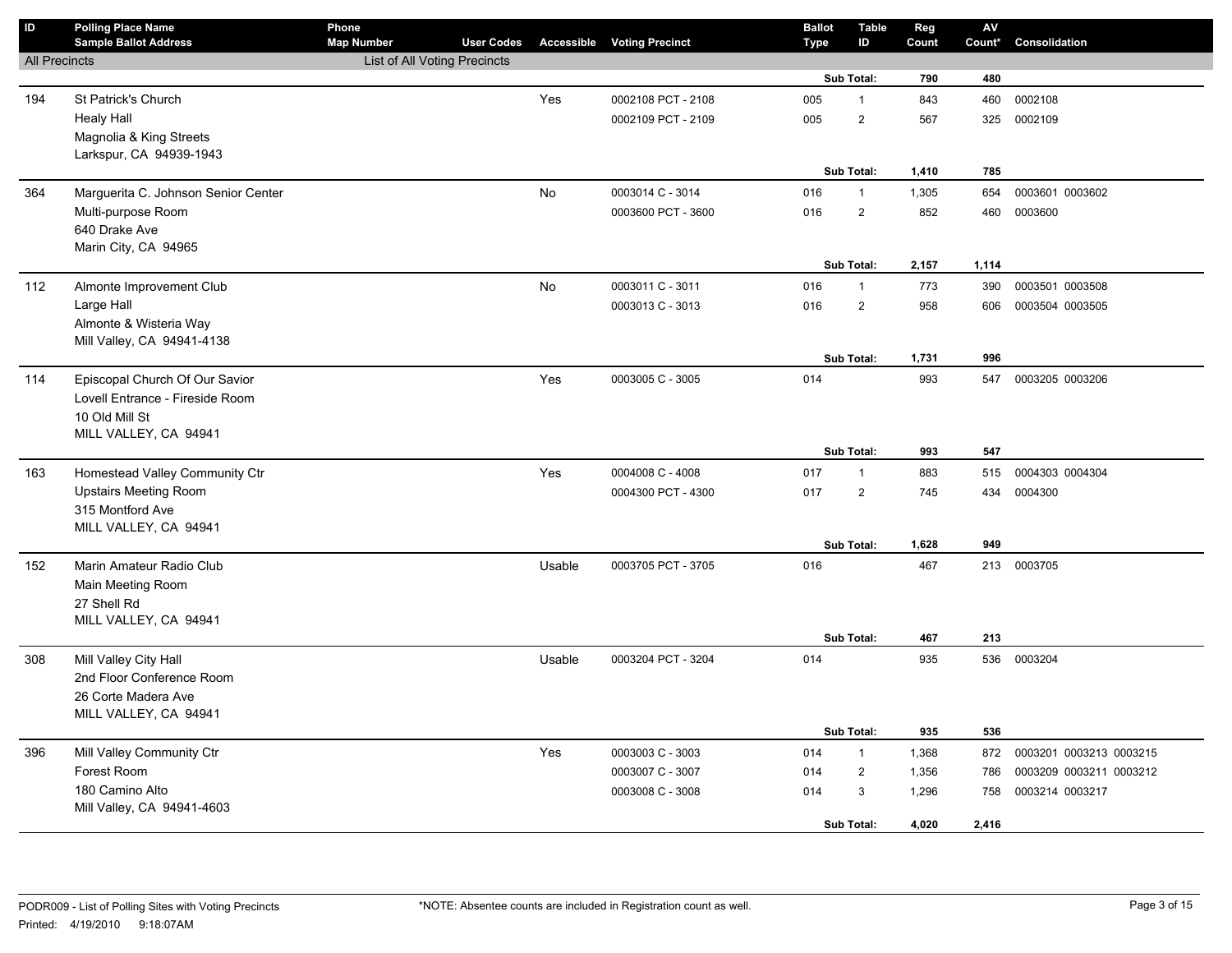| ID                   | <b>Polling Place Name</b><br><b>Sample Ballot Address</b>                                        | Phone<br><b>Map Number</b>   | <b>User Codes</b> | Accessible | <b>Voting Precinct</b> | <b>Ballot</b><br>Type | <b>Table</b><br>ID | Reg<br>Count | $\mathsf{A}\mathsf{V}$<br>Count* | Consolidation              |
|----------------------|--------------------------------------------------------------------------------------------------|------------------------------|-------------------|------------|------------------------|-----------------------|--------------------|--------------|----------------------------------|----------------------------|
| <b>All Precincts</b> |                                                                                                  | List of All Voting Precincts |                   |            |                        |                       |                    |              |                                  |                            |
| 418                  | Muir Woods Park Community Association<br>Main Room<br>40 Ridge Ave<br>Mill Valley, CA 94941-1783 |                              |                   | Usable     | 0004302 PCT - 4302     | 017                   |                    | 584          | 311                              | 0004302                    |
|                      |                                                                                                  |                              |                   |            |                        |                       | Sub Total:         | 584          | 311                              |                            |
| 278                  | Our Lady Of Mt Carmel Church                                                                     |                              |                   | No         | 0003006 C - 3006       | 014                   | $\mathbf{1}$       | 970          | 564                              | 0003208 0003210            |
|                      | O Brien Hall (use Church Park Lot)                                                               |                              |                   |            | 0003207 PCT - 3207     | 014                   | $\overline{2}$     | 989          | 560                              | 0003207                    |
|                      | 3 Oakdale Ave                                                                                    |                              |                   |            |                        |                       |                    |              |                                  |                            |
|                      | MILL VALLEY, CA 94941                                                                            |                              |                   |            |                        |                       |                    |              |                                  |                            |
|                      |                                                                                                  |                              |                   |            |                        |                       | Sub Total:         | 1,959        | 1,124                            |                            |
| 310                  | Sewerage Agency Of So Marin                                                                      |                              |                   | Usable     | 0003004 C - 3004       | 014                   |                    | 915          | 557                              | 0003202 0003203            |
|                      | Conference Room<br>450 Sycamore Ave                                                              |                              |                   |            |                        |                       |                    |              |                                  |                            |
|                      | Mill Valley, CA 94941-2232                                                                       |                              |                   |            |                        |                       |                    |              |                                  |                            |
|                      |                                                                                                  |                              |                   |            |                        |                       | Sub Total:         | 915          | 557                              |                            |
| 311                  | So Marin Fire Protection Dist                                                                    |                              |                   | Yes        | 0003016 C - 3016       | 016                   |                    | 928          | 526                              | 0003701 0003703            |
|                      | <b>Training Room</b>                                                                             |                              |                   |            |                        |                       |                    |              |                                  |                            |
|                      | 308 Reed Blvd                                                                                    |                              |                   |            |                        |                       |                    |              |                                  |                            |
|                      | MILL VALLEY, CA 94941                                                                            |                              |                   |            |                        |                       |                    |              |                                  |                            |
|                      |                                                                                                  |                              |                   |            |                        |                       | Sub Total:         | 928          | 526                              |                            |
| 153                  | <b>Strawberry Shores Office</b>                                                                  |                              |                   | No         | 0003015 C - 3015       | 016                   |                    | 1,161        | 674                              | 0003700 0003706            |
|                      | Recreation Room<br>111 Seminary Dr.                                                              |                              |                   |            |                        |                       |                    |              |                                  |                            |
|                      | MILL VALLEY, CA 94941                                                                            |                              |                   |            |                        |                       |                    |              |                                  |                            |
|                      |                                                                                                  |                              |                   |            |                        |                       | Sub Total:         | 1,161        | 674                              |                            |
| 342                  | Tam Valley Community Ctr                                                                         |                              |                   | Usable     | 0003010 C - 3010       | 016                   | $\mathbf{1}$       | 1,302        | 742                              | 0003500 0003507            |
|                      | Main Auditorium Hall                                                                             |                              |                   |            | 0003012 C - 3012       | 016                   | $\overline{2}$     | 1,081        | 572                              | 0003502 0003506            |
|                      | 203 Marin Ave                                                                                    |                              |                   |            | 0003503 PCT - 3503     | 016                   | 3                  | 945          | 530                              | 0003503                    |
|                      | Mill Valley, CA 94941-4068                                                                       |                              |                   |            |                        |                       |                    |              |                                  |                            |
|                      |                                                                                                  |                              |                   |            |                        |                       | Sub Total:         | 3,328        | 1,844                            |                            |
| 121                  | The Redwoods                                                                                     |                              |                   | Yes        | 0003216 PCT - 3216     | 014                   |                    | 642          | 430                              | 0003216                    |
|                      | Auditorium<br>40 Camino Alto                                                                     |                              |                   |            |                        |                       |                    |              |                                  |                            |
|                      | MILL VALLEY, CA 94941                                                                            |                              |                   |            |                        |                       |                    |              |                                  |                            |
|                      |                                                                                                  |                              |                   |            |                        |                       | Sub Total:         | 642          | 430                              |                            |
| 164                  | Muir Beach Community Center                                                                      |                              |                   | Yes        | 0004007 C - 4007       | 020                   |                    | 285          | 139                              | 0004301A 0004301B 0004301C |
|                      | Main Meeting Room                                                                                |                              |                   |            |                        |                       |                    |              |                                  | 0004301G 0004301H          |
|                      | 19 Seacape Dr                                                                                    |                              |                   |            |                        |                       |                    |              |                                  |                            |
|                      | Muir Beach, CA 94965                                                                             |                              |                   |            |                        |                       |                    |              |                                  |                            |
|                      |                                                                                                  |                              |                   |            |                        |                       | Sub Total:         | 285          | 139                              |                            |
| 417                  | Nicasio School                                                                                   |                              |                   | Yes        | 0004200 PCT - 4200     | 017                   |                    | 433          | 219                              | 0004200                    |
|                      | Multi Purpose Room                                                                               |                              |                   |            |                        |                       |                    |              |                                  |                            |
|                      | 5555 Nicasio Valley Rd<br>Nicasio, CA 94946                                                      |                              |                   |            |                        |                       |                    |              |                                  |                            |
|                      |                                                                                                  |                              |                   |            |                        |                       |                    |              |                                  |                            |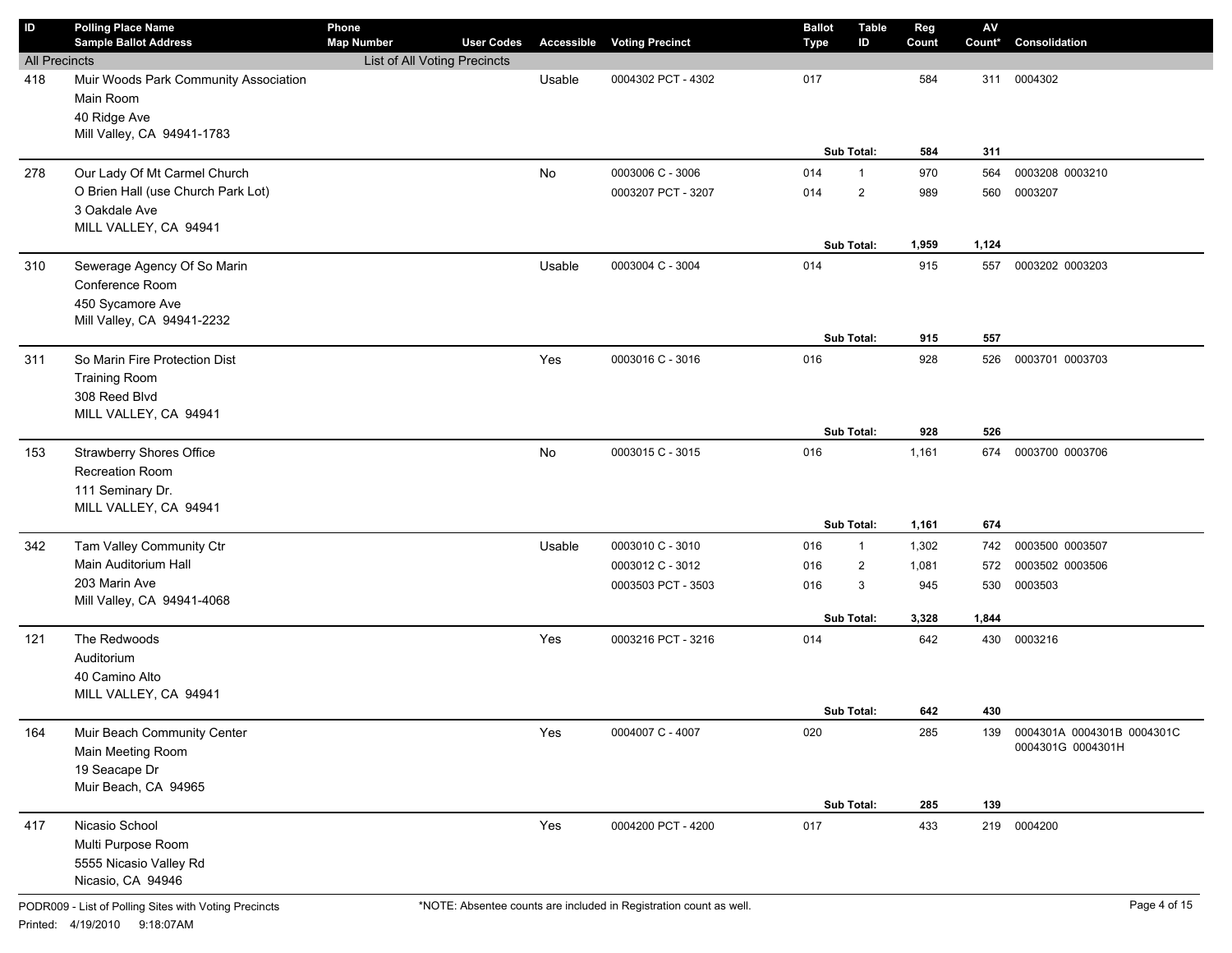| ID                   | <b>Polling Place Name</b><br><b>Sample Ballot Address</b> | Phone<br><b>Map Number</b>   | <b>User Codes</b> |        | <b>Accessible Voting Precinct</b> | <b>Ballot</b><br><b>Type</b> | <b>Table</b><br>ID | Reg<br>Count | ${\sf AV}$<br>Count* | Consolidation     |
|----------------------|-----------------------------------------------------------|------------------------------|-------------------|--------|-----------------------------------|------------------------------|--------------------|--------------|----------------------|-------------------|
| <b>All Precincts</b> |                                                           | List of All Voting Precincts |                   |        |                                   |                              |                    |              |                      |                   |
|                      |                                                           |                              |                   |        |                                   |                              | Sub Total:         | 433          | 219                  |                   |
| 211                  | All Saints Lutheran Church                                |                              |                   | Yes    | 0005013 C - 5013                  | 024                          |                    | 903          | 550                  | 0005208B 0005208C |
|                      | Fireside Room                                             |                              |                   |        |                                   |                              |                    |              |                      |                   |
|                      | 2 San Marin Dr                                            |                              |                   |        |                                   |                              |                    |              |                      |                   |
|                      | Novato, CA 94945-1118                                     |                              |                   |        |                                   |                              |                    |              |                      |                   |
|                      |                                                           |                              |                   |        |                                   |                              | Sub Total:         | 903          | 550                  |                   |
| 201                  | <b>Bahia Clubhouse</b>                                    |                              |                   | Yes    | 0005002 C - 5002                  | 024                          |                    | 685          | 378                  | 0005101B          |
|                      | 3008 Topaz Drive                                          |                              |                   |        |                                   |                              |                    |              |                      |                   |
|                      | Novato, CA 94945-1547                                     |                              |                   |        |                                   |                              |                    |              |                      |                   |
|                      |                                                           |                              |                   |        |                                   |                              | Sub Total:         | 685          | 378                  |                   |
| 349                  | Bel Marin Community Center                                |                              |                   | Yes    | 0005026 C - 5026                  | 024                          |                    | 1,067        | 586                  | 0005302 0005305   |
|                      | Front Room                                                |                              |                   |        |                                   |                              |                    |              |                      |                   |
|                      | 4 Montego Key                                             |                              |                   |        |                                   |                              |                    |              |                      |                   |
|                      | Novato, CA 94949-5301                                     |                              |                   |        |                                   |                              |                    |              |                      |                   |
|                      |                                                           |                              |                   |        |                                   |                              | Sub Total:         | 1,067        | 586                  |                   |
| 401                  | Hamilton Arts Center                                      |                              |                   | Yes    | 0005023 C - 5023                  | 024                          |                    | 1,370        | 813                  | 0005227 0005228B  |
|                      | War Room 2nd Floor                                        |                              |                   |        |                                   |                              |                    |              |                      |                   |
|                      | 500 Palm Dr                                               |                              |                   |        |                                   |                              |                    |              |                      |                   |
|                      | Novato, CA 94949-5004                                     |                              |                   |        |                                   |                              | Sub Total:         | 1,370        | 813                  |                   |
| 370                  | Hill Community Room                                       |                              |                   | Yes    | 0005007 C - 5007                  | 024                          | $\mathbf{1}$       | 787          | 443                  | 0005203B          |
|                      | Behind Margaret Todd Sr Center                            |                              |                   |        | 0005008 C - 5008                  | 024                          | $\overline{2}$     | 700          | 430                  | 0005204B          |
|                      | 1560 Hill Road                                            |                              |                   |        |                                   |                              |                    |              |                      |                   |
|                      | Novato, CA 94947-4002                                     |                              |                   |        |                                   |                              |                    |              |                      |                   |
|                      |                                                           |                              |                   |        |                                   |                              | Sub Total:         | 1,487        | 873                  |                   |
| 218                  | Ignacio Hills Apartments                                  |                              |                   | Usable | 0005215 PCT - 5215                | 024                          | $\mathbf{1}$       | 994          | 613                  | 0005215           |
|                      | Clubhouse                                                 |                              |                   |        | 0005301 PCT - 5301                | 024                          | $\overline{2}$     | 800          | 510                  | 0005301           |
|                      | 431 Ignacio Blvd                                          |                              |                   |        |                                   |                              |                    |              |                      |                   |
|                      | Novato, CA 94949                                          |                              |                   |        |                                   |                              |                    |              |                      |                   |
|                      |                                                           |                              |                   |        |                                   |                              | Sub Total:         | 1,794        | 1,123                |                   |
| 229                  | Los Robles Mobile Home Park                               |                              |                   | Yes    | 0005022 C - 5022                  | 024                          |                    | 1,088        |                      | 593 0005226B      |
|                      | Ladies Card Room<br>100 Roblar Dr                         |                              |                   |        |                                   |                              |                    |              |                      |                   |
|                      | Novato, CA 94949-6133                                     |                              |                   |        |                                   |                              |                    |              |                      |                   |
|                      |                                                           |                              |                   |        |                                   |                              | Sub Total:         | 1,088        | 593                  |                   |
| 209                  | Lu Sutton School                                          |                              |                   | Yes    | 0005010 C - 5010                  | 024                          |                    | 958          | 577                  | 0005205B          |
|                      | Multi-purpose Room                                        |                              |                   |        |                                   |                              |                    |              |                      |                   |
|                      | 1800 Center Rd                                            |                              |                   |        |                                   |                              |                    |              |                      |                   |
|                      | NOVATO, CA 94947                                          |                              |                   |        |                                   |                              |                    |              |                      |                   |
|                      |                                                           |                              |                   |        |                                   |                              | Sub Total:         | 958          | 577                  |                   |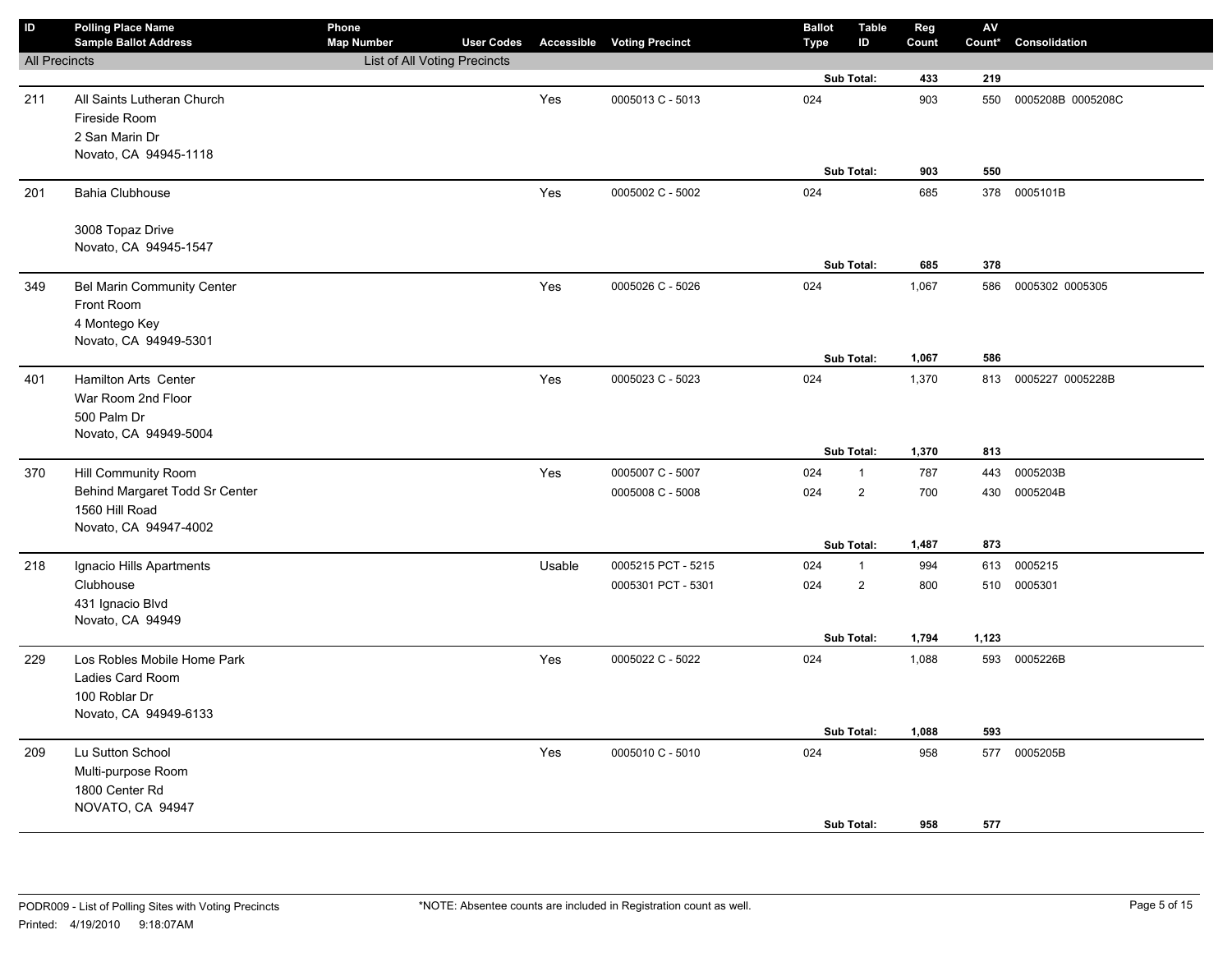| ID                   | <b>Polling Place Name</b><br><b>Sample Ballot Address</b>                                     | Phone<br><b>Map Number</b>   | <b>User Codes</b> | Accessible    | <b>Voting Precinct</b> | <b>Ballot</b><br>Type | <b>Table</b><br>ID | Reg<br>Count | $\mathsf{A}\mathsf{V}$<br>Count* | Consolidation     |
|----------------------|-----------------------------------------------------------------------------------------------|------------------------------|-------------------|---------------|------------------------|-----------------------|--------------------|--------------|----------------------------------|-------------------|
| <b>All Precincts</b> |                                                                                               | List of All Voting Precincts |                   |               |                        |                       |                    |              |                                  |                   |
| 230                  | Marin Valley Mobile Country Club<br>Main Hall<br>100 Marin Valley Dr                          |                              |                   | No            | 0005017 C - 5017       | 023                   |                    | 374          | 261                              | 0005212B          |
|                      | NOVATO, CA 94949                                                                              |                              |                   |               |                        |                       | Sub Total:         | 374          | 261                              |                   |
| 228                  | Munoz Residence                                                                               |                              |                   | No            | 0005225 PCT - 5225     | 024                   |                    | 630          | 432                              | 0005225           |
|                      | Garage                                                                                        |                              |                   |               |                        |                       |                    |              |                                  |                   |
|                      | 575 Fairway Dr<br>Novato, CA 94949                                                            |                              |                   |               |                        |                       |                    |              |                                  |                   |
|                      |                                                                                               |                              |                   |               |                        |                       | Sub Total:         | 630          | 432                              |                   |
| 237                  | No Marin Water District Ofc<br>Front Lobby<br>Redwood Hwy & Rush Creek Pl                     |                              |                   | Yes           | 0005021 C - 5021       | 024                   |                    | 1,102        | 651                              | 0005222B 0005222C |
|                      | Novato, CA 94945-2426                                                                         |                              |                   |               |                        |                       |                    |              |                                  |                   |
|                      |                                                                                               |                              |                   |               |                        |                       | Sub Total:         | 1,102        | 651                              |                   |
| 234                  | Novato Fire Station #1<br>Second Floor Training Room<br>7025 Redwood Blvd<br>Novato, CA 94949 |                              |                   | Yes           | 0005216 PCT - 5216     | 024                   |                    | 669          | 347                              | 0005216           |
|                      |                                                                                               |                              |                   |               |                        |                       | Sub Total:         | 669          | 347                              |                   |
| 350                  | Novato Fire Station #2                                                                        |                              |                   | Usable        | 0005027 C - 5027       | 024                   | $\mathbf{1}$       | 354          | 211                              | 0005303A          |
|                      | <b>Tower Training Room</b>                                                                    |                              |                   |               | 0005028 C - 5028       | 023                   | $\overline{2}$     | 995          | 582                              | 0005303D 0005304  |
|                      | 450 Atherton Ave-corner Olive<br>Novato, CA 94945-3461                                        |                              |                   |               |                        |                       |                    |              |                                  |                   |
|                      |                                                                                               |                              |                   |               |                        |                       | Sub Total:         | 1,349        | 793                              |                   |
| 232                  | Novato Fire Station #3                                                                        |                              |                   | Yes           | 0005223 PCT - 5223     | 024                   | $\mathbf{1}$       | 849          | 467                              | 0005223           |
|                      | Engine Room                                                                                   |                              |                   |               | 0005224 PCT - 5224     | 024                   | $\overline{2}$     | 861          | 500                              | 0005224           |
|                      | 65 San Ramon Way<br>Novato, CA 94945-1638                                                     |                              |                   |               |                        |                       |                    |              |                                  |                   |
|                      |                                                                                               |                              |                   |               |                        |                       | Sub Total:         | 1,710        | 967                              |                   |
| 340                  | Novato Human Needs Center                                                                     |                              |                   | No            | 0005011 C - 5011       | 024                   | $\mathbf{1}$       | 709          | 376                              | 0005206B          |
|                      | <b>Community Room</b>                                                                         |                              |                   |               | 0005012 C - 5012       | 024                   | $\overline{2}$     | 841          | 532                              | 0005207B          |
|                      | 1907 Novato Blvd<br>NOVATO, CA 94947                                                          |                              |                   |               |                        |                       |                    |              |                                  |                   |
|                      |                                                                                               |                              |                   |               |                        |                       | Sub Total:         | 1,550        | 908                              |                   |
| 348                  | Novato Library                                                                                |                              |                   | Yes           | 0005004 C - 5004       | 024                   |                    | 997          | 544                              | 0005200 0005210B  |
|                      | Community Room                                                                                |                              |                   |               |                        |                       |                    |              |                                  |                   |
|                      | 1720 Novato Blvd                                                                              |                              |                   |               |                        |                       |                    |              |                                  |                   |
|                      | Novato, CA 94947-3049                                                                         |                              |                   |               |                        |                       | Sub Total:         | 997          | 544                              |                   |
| 373                  | Novato Oaks Inn                                                                               |                              |                   | $\mathsf{No}$ | 0005020 C - 5020       | 024                   |                    | 924          | 564                              | 0005221A 0005221B |
|                      | Lobby Area                                                                                    |                              |                   |               |                        |                       |                    |              |                                  |                   |
|                      | 215 Alameda Del Prado                                                                         |                              |                   |               |                        |                       |                    |              |                                  |                   |
|                      | Novato, CA 94949-6657                                                                         |                              |                   |               |                        |                       |                    |              |                                  |                   |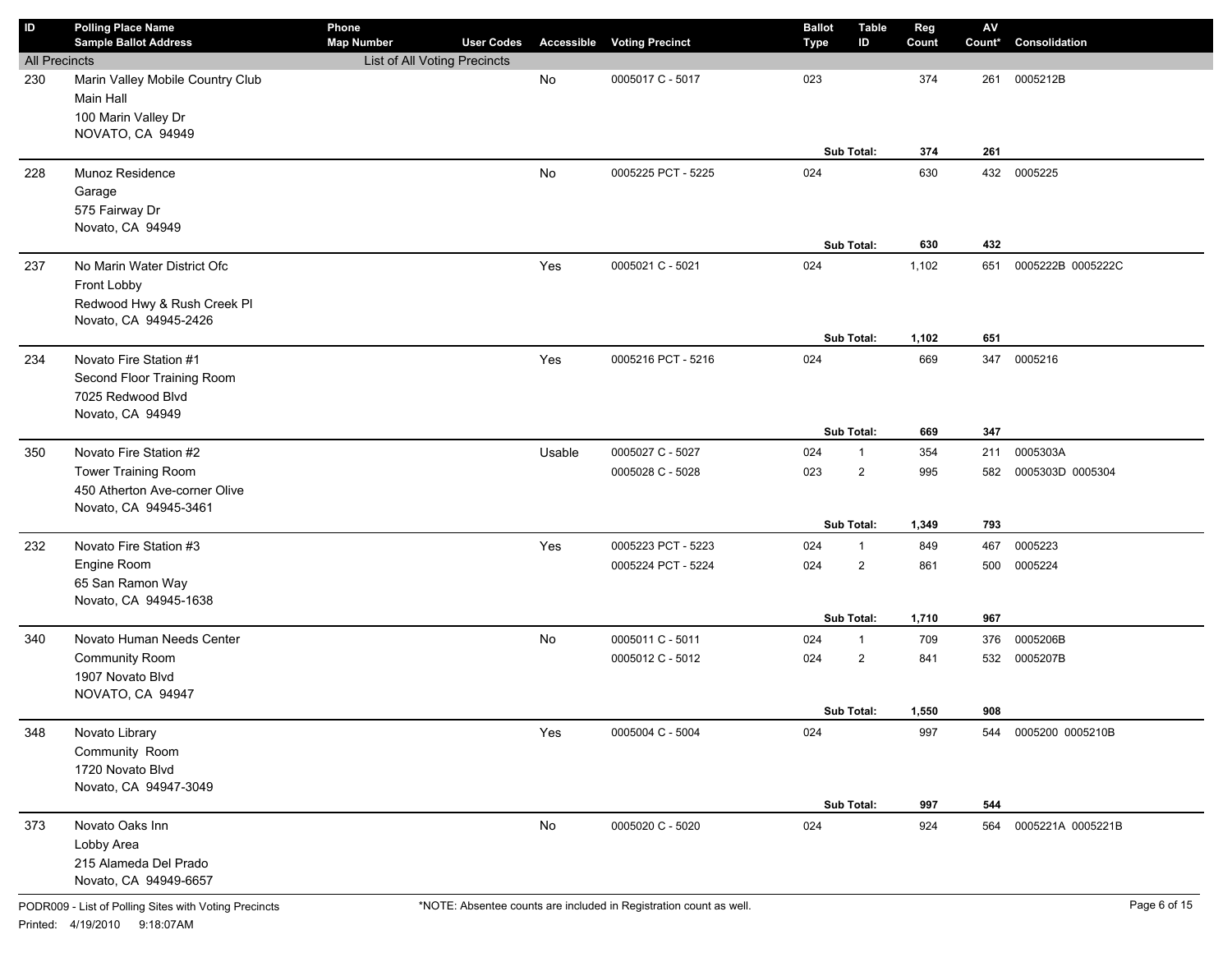| $\overline{D}$       | <b>Polling Place Name</b><br><b>Sample Ballot Address</b> | Phone<br><b>Map Number</b>   | <b>User Codes</b> |        | <b>Accessible Voting Precinct</b> | <b>Ballot</b><br><b>Type</b> | <b>Table</b><br>ID | Reg<br>Count | $\mathsf{AV}$<br>Count* | Consolidation         |
|----------------------|-----------------------------------------------------------|------------------------------|-------------------|--------|-----------------------------------|------------------------------|--------------------|--------------|-------------------------|-----------------------|
| <b>All Precincts</b> |                                                           | List of All Voting Precincts |                   |        |                                   |                              |                    |              |                         |                       |
|                      |                                                           |                              |                   |        |                                   |                              | Sub Total:         | 924          | 564                     |                       |
| 205                  | Novato School District Offices                            |                              |                   | No     | 0005003 C - 5003                  | 024                          | $\mathbf{1}$       | 805          | 463                     | 0005102B              |
|                      | Conference Room 107                                       |                              |                   |        | 0005005 C - 5005                  | 024                          | $\mathbf 2$        | 904          | 474                     | 0005201A              |
|                      | 1015 Seventh St                                           |                              |                   |        |                                   |                              |                    |              |                         |                       |
|                      | Novato, CA 94945-2228                                     |                              |                   |        |                                   |                              |                    |              |                         |                       |
|                      |                                                           |                              |                   |        |                                   |                              | Sub Total:         | 1,709        | 937                     |                       |
| 203                  | Olive School                                              |                              |                   | Usable | 0005103 PCT - 5103                | 024                          |                    | 1,015        | 641                     | 0005103               |
|                      | Multi-purpose Room                                        |                              |                   |        |                                   |                              |                    |              |                         |                       |
|                      | 629 Plum St-park Lot Off Olive                            |                              |                   |        |                                   |                              |                    |              |                         |                       |
|                      | NOVATO, CA 94945                                          |                              |                   |        |                                   |                              | Sub Total:         | 1,015        | 641                     |                       |
|                      |                                                           |                              |                   |        | 0004011 C - 4011                  | 018                          |                    | 936          | 556                     | 0004501B              |
| 175                  | Pleasant Valley School<br>Science Room                    |                              |                   | Yes    |                                   |                              |                    |              |                         |                       |
|                      | 755 Sutro Ave                                             |                              |                   |        |                                   |                              |                    |              |                         |                       |
|                      | NOVATO, CA 94947                                          |                              |                   |        |                                   |                              |                    |              |                         |                       |
|                      |                                                           |                              |                   |        |                                   |                              | Sub Total:         | 936          | 556                     |                       |
| 210                  | Presbyterian Church Of Novato                             |                              |                   | Yes    | 0004503 PCT - 4503                | 018                          | $\mathbf{1}$       | 665          | 401                     | 0004503               |
|                      | <b>Trevitt Hall</b>                                       |                              |                   |        | 0005024 C - 5024                  | 023                          | $\mathbf 2$        | 422          | 242                     | 0005300C              |
|                      | 710 Wilson Ave                                            |                              |                   |        |                                   |                              |                    |              |                         |                       |
|                      | Novato, CA 94947                                          |                              |                   |        |                                   |                              |                    |              |                         |                       |
|                      |                                                           |                              |                   |        |                                   |                              | Sub Total:         | 1,087        | 643                     |                       |
| 406                  | San Jose Middle School                                    |                              |                   | Yes    | 0005018 C - 5018                  | 024                          | $\mathbf{1}$       | 1,513        | 963                     | 0005217 0005219B      |
|                      | Room G1                                                   |                              |                   |        | 0005220 PCT - 5220                | 024                          | $\overline{2}$     | 1,089        | 647                     | 0005220               |
|                      | 1000 Sunset Pkwy                                          |                              |                   |        |                                   |                              |                    |              |                         |                       |
|                      | Novato, CA 94949                                          |                              |                   |        |                                   |                              |                    |              |                         |                       |
|                      |                                                           |                              |                   |        |                                   |                              | Sub Total:         | 2,602        | 1,610                   |                       |
| 212                  | Seventh Day Adventist Church                              |                              |                   | Yes    | 0005014 C - 5014                  | 024                          |                    | 880          |                         | 515 0005209A 0005209B |
|                      | Multi-purpose Room                                        |                              |                   |        |                                   |                              |                    |              |                         |                       |
|                      | 495 San Marin Dr<br>Novato, CA 94945-1335                 |                              |                   |        |                                   |                              |                    |              |                         |                       |
|                      |                                                           |                              |                   |        |                                   |                              | Sub Total:         | 880          | 515                     |                       |
| 176                  | Sinaloa School                                            |                              |                   | Yes    | 0004012 C - 4012                  | 018                          |                    | 888          |                         | 522 0004502B          |
|                      | Library                                                   |                              |                   |        |                                   |                              |                    |              |                         |                       |
|                      | 2045 Vineyard Rd                                          |                              |                   |        |                                   |                              |                    |              |                         |                       |
|                      | Novato, CA 94947-3810                                     |                              |                   |        |                                   |                              |                    |              |                         |                       |
|                      |                                                           |                              |                   |        |                                   |                              | Sub Total:         | 888          | 522                     |                       |
| 206                  | Tamalpais Creek Retirement Home                           |                              |                   | Yes    | 0005006 C - 5006                  | 024                          |                    | 544          | 278                     | 0005202B              |
|                      | <b>Activity Room</b>                                      |                              |                   |        |                                   |                              |                    |              |                         |                       |
|                      | 853 Tamalpais Ave                                         |                              |                   |        |                                   |                              |                    |              |                         |                       |
|                      | NOVATO, CA 94947                                          |                              |                   |        |                                   |                              |                    |              |                         |                       |
|                      |                                                           |                              |                   |        |                                   |                              | Sub Total:         | 544          | 278                     |                       |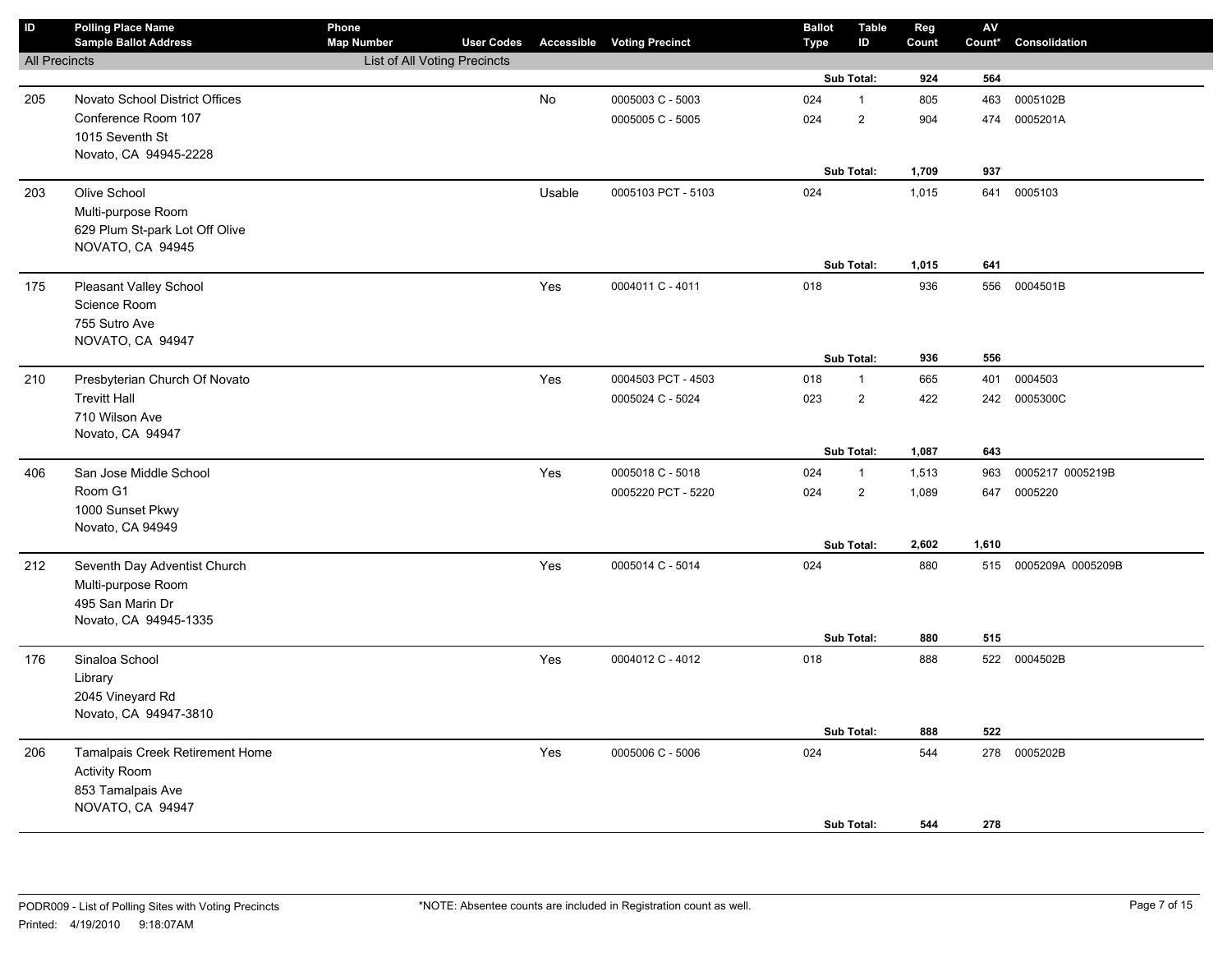| ID                   | <b>Polling Place Name</b><br><b>Sample Ballot Address</b> | Phone                                             |                   |        |                                   | <b>Ballot</b> | <b>Table</b>   | Reg   | ${\sf AV}$ | Consolidation              |
|----------------------|-----------------------------------------------------------|---------------------------------------------------|-------------------|--------|-----------------------------------|---------------|----------------|-------|------------|----------------------------|
| <b>All Precincts</b> |                                                           | <b>Map Number</b><br>List of All Voting Precincts | <b>User Codes</b> |        | <b>Accessible Voting Precinct</b> | Type          | ID             | Count | Count*     |                            |
| 374                  | United Methodist Church                                   |                                                   |                   | Yes    | 0005015 C - 5015                  | 024           | 1              | 1,574 | 888        | 0005211 0005213            |
|                      | Social Hall                                               |                                                   |                   |        |                                   |               |                |       |            |                            |
|                      | 1473 South Novato Blvd                                    |                                                   |                   |        | 0005214 PCT - 5214                | 024           | $\overline{2}$ | 957   | 593        | 0005214                    |
|                      | NOVATO, CA 94947                                          |                                                   |                   |        | 0005218 PCT - 5218                | 024           | 3              | 984   | 598        | 0005218                    |
|                      |                                                           |                                                   |                   |        |                                   |               | Sub Total:     | 3,515 | 2,079      |                            |
| 161                  | Wild Horse Valley Clubhouse                               |                                                   |                   | Yes    | 0004005 C - 4005                  | 018           |                | 751   | 419        | 0004202B 0004202D 0004203B |
|                      |                                                           |                                                   |                   |        |                                   |               |                |       |            |                            |
|                      | 110 Wild Horse Valley Dr                                  |                                                   |                   |        |                                   |               |                |       |            |                            |
|                      | NOVATO, CA 94947                                          |                                                   |                   |        |                                   |               |                |       |            |                            |
|                      |                                                           |                                                   |                   |        |                                   |               | Sub Total:     | 751   | 419        |                            |
| 285                  | Pt. Reyes Fire Station                                    |                                                   |                   | Yes    | 0004001 C - 4001                  | 017           |                | 1,231 | 661        | 0004100 0004102            |
|                      | <b>Community Meeting Room</b>                             |                                                   |                   |        |                                   |               |                |       |            |                            |
|                      | 4th & B St                                                |                                                   |                   |        |                                   |               |                |       |            |                            |
|                      | Point Reyes, CA 94956                                     |                                                   |                   |        |                                   |               |                |       |            |                            |
|                      |                                                           |                                                   |                   |        |                                   |               | Sub Total:     | 1,231 | 661        |                            |
| 74                   | St John's Episcopal Church                                |                                                   |                   | Yes    | 0002011 C - 2011                  | 010           | $\mathbf{1}$   | 797   | 462        | 0002400 0002401            |
|                      | Parish Hall                                               |                                                   |                   |        | 0002402 PCT - 2402                | 010           | $\overline{2}$ | 855   | 531        | 0002402                    |
|                      | 14 Lagunitas Rd                                           |                                                   |                   |        |                                   |               |                |       |            |                            |
|                      | Ross, CA 94957                                            |                                                   |                   |        |                                   |               |                |       |            |                            |
|                      |                                                           |                                                   |                   |        |                                   |               | Sub Total:     | 1,652 | 993        |                            |
| 83                   | American Legion Hall                                      |                                                   |                   | No     | 0002205 PCT - 2205                | 007           | $\mathbf{1}$   | 955   | 499        | 0002205                    |
|                      | (log Cabin)                                               |                                                   |                   |        | 0002206 PCT - 2206                | 007           | $\overline{2}$ | 969   | 545        | 0002206                    |
|                      | 120 Veterans Place                                        |                                                   |                   |        | 0002207 PCT - 2207                | 007           | 3              | 875   | 450        | 0002207                    |
|                      | SAN ANSELMO, CA 94960                                     |                                                   |                   |        |                                   |               |                |       |            |                            |
|                      |                                                           |                                                   |                   |        |                                   |               | Sub Total:     | 2,799 | 1,494      |                            |
| 58                   | Ross Valley Fire Station #19                              |                                                   |                   | Usable | 0002006 C - 2006                  | 007           |                | 1,105 | 584        | 0002201 0002202            |
|                      | Engine Room                                               |                                                   |                   |        |                                   |               |                |       |            |                            |
|                      | 777 San Anselmo Ave                                       |                                                   |                   |        |                                   |               |                |       |            |                            |
|                      | SAN ANSELMO, CA 94960                                     |                                                   |                   |        |                                   |               | Sub Total:     |       |            |                            |
|                      |                                                           |                                                   |                   |        |                                   |               |                | 1,105 | 584        |                            |
| 357                  | Ross Valley Fire Station #20                              |                                                   |                   | Yes    | 0002009 C - 2009                  | 007           | $\mathbf{1}$   | 1,008 | 577        | 0002210 0002211            |
|                      | Engine Room                                               |                                                   |                   |        | 0002010 C - 2010                  | 007           | $\overline{2}$ | 1,030 | 611        | 0002212 0002213            |
|                      | Arroyo & Butterfield Rd<br>San Anselmo, CA 94960-1262     |                                                   |                   |        |                                   |               |                |       |            |                            |
|                      |                                                           |                                                   |                   |        |                                   |               | Sub Total:     | 2,038 | 1,188      |                            |
| 247                  | Sleepy Hollow Homes Association                           |                                                   |                   | Usable | 0002016 C - 2016                  | 009           |                | 1,152 | 640        | 0002600 0002602            |
|                      | Main Room                                                 |                                                   |                   |        |                                   |               |                |       |            |                            |
|                      | 1317 Butterfield Rd                                       |                                                   |                   |        |                                   |               |                |       |            |                            |
|                      | San Anselmo, CA 94960-1055                                |                                                   |                   |        |                                   |               |                |       |            |                            |
|                      |                                                           |                                                   |                   |        |                                   |               | Sub Total:     | 1,152 | 640        |                            |
| 81                   | Sleepy Hollow Presbyterian Church                         |                                                   |                   | Yes    | 0002601 PCT - 2601                | 009           |                | 530   | 316        | 0002601                    |
|                      | Multi-purpose Room                                        |                                                   |                   |        |                                   |               |                |       |            |                            |
|                      | 100 Tarry Rd                                              |                                                   |                   |        |                                   |               |                |       |            |                            |
|                      | San Anselmo, CA 94960-1066                                |                                                   |                   |        |                                   |               |                |       |            |                            |
|                      |                                                           |                                                   |                   |        |                                   |               |                |       |            |                            |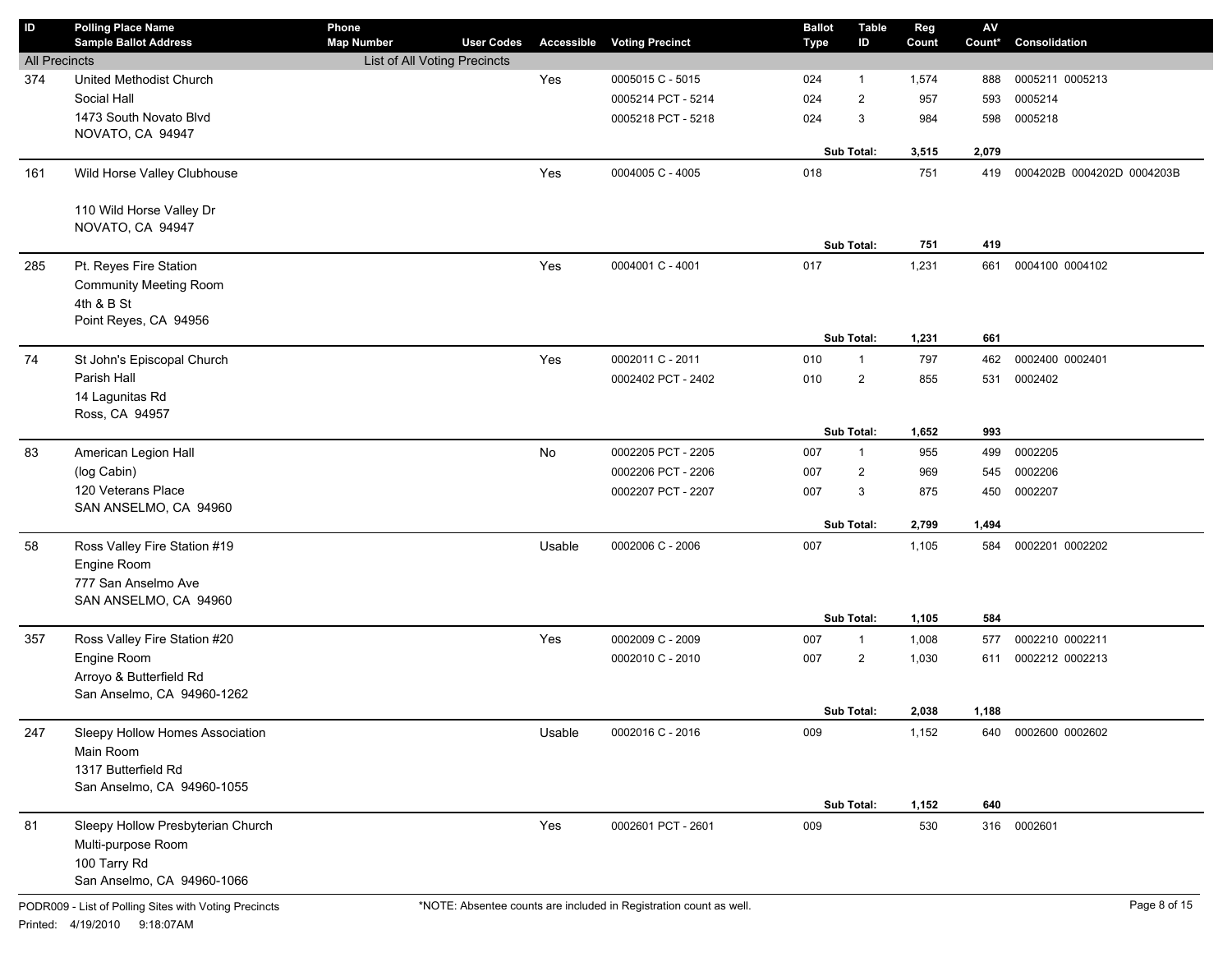| $\overline{D}$       | <b>Polling Place Name</b><br><b>Sample Ballot Address</b> | Phone<br><b>Map Number</b>   | <b>User Codes</b> |        | <b>Accessible Voting Precinct</b> | <b>Ballot</b><br>Type | <b>Table</b><br>ID | Reg<br>Count | $\mathsf{AV}$<br>Count* | Consolidation             |
|----------------------|-----------------------------------------------------------|------------------------------|-------------------|--------|-----------------------------------|-----------------------|--------------------|--------------|-------------------------|---------------------------|
| <b>All Precincts</b> |                                                           | List of All Voting Precincts |                   |        |                                   |                       |                    |              |                         |                           |
|                      |                                                           |                              |                   |        |                                   |                       | Sub Total:         | 530          | 316                     |                           |
| 170                  | San Geronimo Valley Community Center                      |                              |                   | Yes    | 0004400 PCT - 4400                | 017                   | $\mathbf{1}$       | 755          | 359                     | 0004400                   |
|                      | West Room                                                 |                              |                   |        | 0004401 PCT - 4401                | 017                   | $\overline{c}$     | 735          | 371                     | 0004401                   |
|                      | Sir Francis Drake Blvd                                    |                              |                   |        |                                   |                       |                    |              |                         |                           |
|                      | San Geronimo, CA 94963                                    |                              |                   |        |                                   |                       |                    |              |                         |                           |
|                      |                                                           |                              |                   |        |                                   |                       | Sub Total:         | 1,490        | 730                     |                           |
| 400                  | Aegis Of San Rafael                                       |                              |                   | No     | 0001010 C - 1010                  | 002                   |                    | 1,049        | 626                     | 0001122 0001123           |
|                      | Living Room                                               |                              |                   |        |                                   |                       |                    |              |                         |                           |
|                      | 111 Merrydale Rd                                          |                              |                   |        |                                   |                       |                    |              |                         |                           |
|                      | San Rafael, CA 94903-4070                                 |                              |                   |        |                                   |                       | Sub Total:         | 1,049        | 626                     |                           |
| 97                   | Carpenters Union Hall                                     |                              |                   | Yes    | 0002022 C - 2022                  | 012                   | $\mathbf{1}$       | 892          | 468                     | 0002903B 0002903D 0002906 |
|                      | Large Hall                                                |                              |                   |        | 0002023 C - 2023                  | 012                   | $\overline{2}$     | 883          | 552                     | 0002904B 0002905          |
|                      | 647 Lindaro St                                            |                              |                   |        |                                   |                       |                    |              |                         |                           |
|                      | San Rafael, CA 94901-3960                                 |                              |                   |        |                                   |                       |                    |              |                         |                           |
|                      |                                                           |                              |                   |        |                                   |                       | Sub Total:         | 1,775        | 1,020                   |                           |
| 8                    | Christ Presbyterian Church                                |                              |                   | Yes    | 0001004 C - 1004                  | 002                   | $\mathbf{1}$       | 955          | 557                     | 0001108 0001116           |
|                      | Sanctuary                                                 |                              |                   |        | 0001005 C - 1005                  | 002                   | $\overline{2}$     | 999          | 612                     | 0001109 0001115           |
|                      | 620 Del Ganado Rd                                         |                              |                   |        | 0001113 PCT - 1113                | 002                   | 3                  | 972          | 580                     | 0001113                   |
|                      | SAN RAFAEL, CA 94903                                      |                              |                   |        |                                   |                       |                    |              |                         |                           |
|                      |                                                           |                              |                   |        |                                   |                       | Sub Total:         | 2,926        | 1,749                   |                           |
| 354                  | Contempo Marin                                            |                              |                   | Yes    | 0001008 C - 1008                  | 002                   |                    | 1,341        |                         | 812 0001114 0001125       |
|                      | Main Room                                                 |                              |                   |        |                                   |                       |                    |              |                         |                           |
|                      | 400 Yosemite Rd                                           |                              |                   |        |                                   |                       |                    |              |                         |                           |
|                      | San Rafael, CA 94903-2232                                 |                              |                   |        |                                   |                       | Sub Total:         | 1,341        | 812                     |                           |
| 413                  | <b>Embassy Suites Hotel</b>                               |                              |                   | Usable | 0001007 C - 1007                  | 002                   |                    | 1,003        |                         | 575 0001112 0001126       |
|                      | Ross Room                                                 |                              |                   |        |                                   |                       |                    |              |                         |                           |
|                      | 101 Mc Innis Parkway                                      |                              |                   |        |                                   |                       |                    |              |                         |                           |
|                      | San Rafael, CA 94903                                      |                              |                   |        |                                   |                       |                    |              |                         |                           |
|                      |                                                           |                              |                   |        |                                   |                       | <b>Sub Total:</b>  | 1,003        | 575                     |                           |
| 4                    | First Presbyterian Church                                 |                              |                   | Yes    | 0001003 C - 1003                  | 002                   | $\mathbf{1}$       | 925          | 581                     | 0001104 0001105           |
|                      | Canoles Hall (enter Mission Ave)                          |                              |                   |        | 0002907 PCT - 2907                | 012                   | $\overline{c}$     | 687          | 328                     | 0002907                   |
|                      | 1510 5th Ave                                              |                              |                   |        |                                   |                       |                    |              |                         |                           |
|                      | San Rafael, CA 94901                                      |                              |                   |        |                                   |                       |                    |              |                         |                           |
|                      |                                                           |                              |                   |        |                                   |                       | Sub Total:         | 1,612        | 909                     |                           |
| 19                   | Golden Hinde                                              |                              |                   | Yes    | 0001124 PCT - 1124                | 002                   | $\mathbf{1}$       | 837          | 529                     | 0001124                   |
|                      | <b>Recreation Room</b>                                    |                              |                   |        | 0001701 PCT - 1701                | 003                   | $\overline{2}$     | 300          | 210                     | 0001701                   |
|                      | 5 Golden Hinde Blv                                        |                              |                   |        |                                   |                       |                    |              |                         |                           |
|                      | SAN RAFAEL, CA 94903                                      |                              |                   |        |                                   |                       | Sub Total:         | 1,137        | 739                     |                           |
|                      |                                                           |                              |                   |        |                                   |                       |                    |              |                         |                           |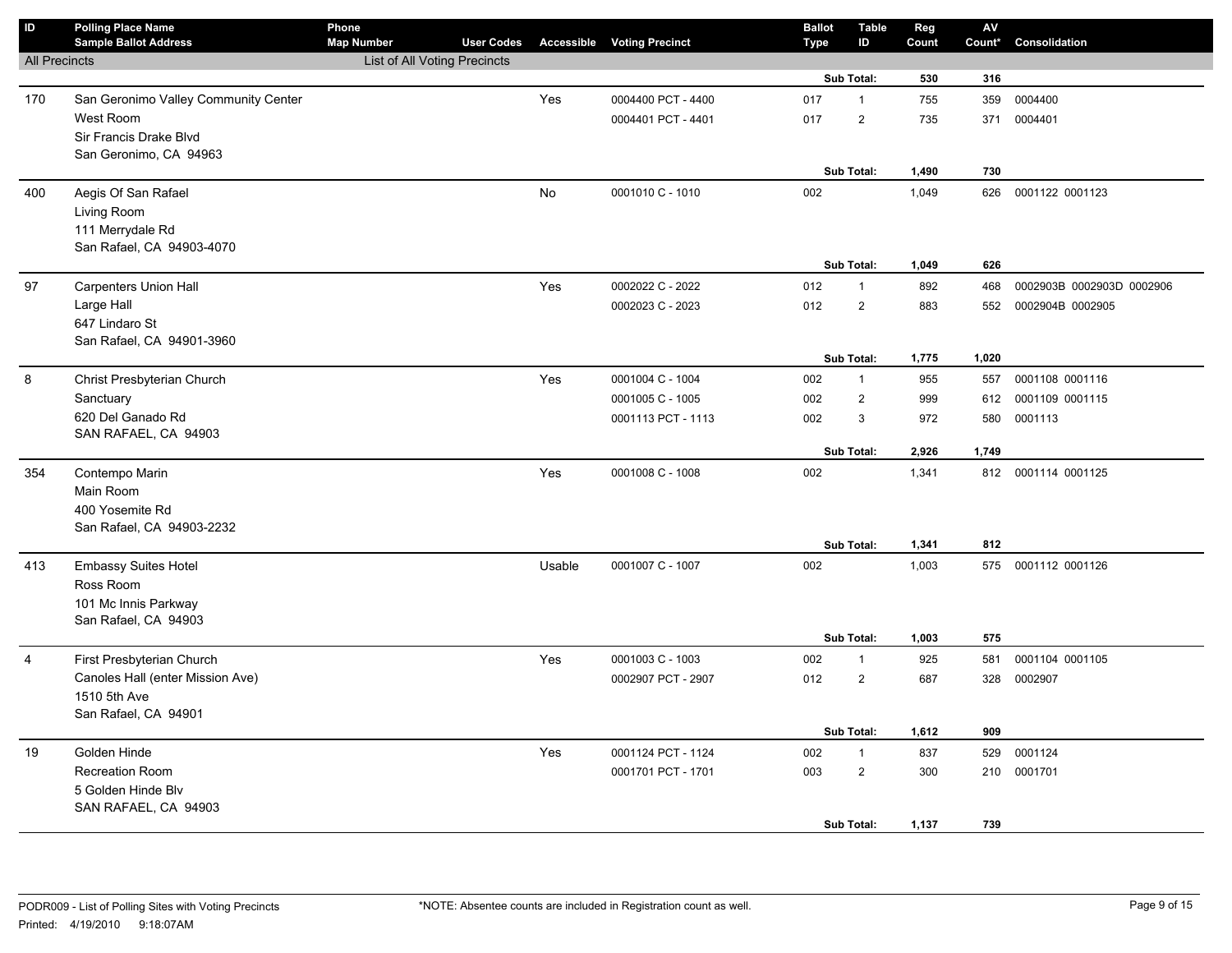| ID                   | <b>Polling Place Name</b>          | Phone                        |                   |     |                                   | <b>Ballot</b> | <b>Table</b>   | Reg   | $\mathsf{A}\mathsf{V}$ |                                                         |
|----------------------|------------------------------------|------------------------------|-------------------|-----|-----------------------------------|---------------|----------------|-------|------------------------|---------------------------------------------------------|
|                      | <b>Sample Ballot Address</b>       | <b>Map Number</b>            | <b>User Codes</b> |     | <b>Accessible Voting Precinct</b> | Type          | ID             | Count | Count*                 | Consolidation                                           |
| <b>All Precincts</b> |                                    | List of All Voting Precincts |                   |     |                                   |               |                |       |                        |                                                         |
| 319                  | Korean Presbyterian Church         |                              |                   | Yes | 0001019 C - 1019                  | 004           |                | 743   | 388                    | 0001503 0001504A 0001504B<br>0001504D 0001504G 0001504I |
|                      | Classroom                          |                              |                   |     |                                   |               |                |       |                        | 0001504K 0001504M                                       |
|                      | 635 Adrian Way                     |                              |                   |     |                                   |               |                |       |                        | 0001504O                                                |
|                      | San Rafael, CA 94903               |                              |                   |     |                                   |               |                |       |                        |                                                         |
|                      |                                    |                              |                   |     |                                   |               | Sub Total:     | 743   | 388                    |                                                         |
| 343                  | Lincoln Hill Community Church      |                              |                   | No  | 0001106 PCT - 1106                | 002           | $\mathbf{1}$   | 654   | 318                    | 0001106                                                 |
|                      | Fellowship Room-upper Lot          |                              |                   |     | 0001107 PCT - 1107                | 002           | $\overline{2}$ | 817   | 451                    | 0001107                                                 |
|                      | 1411 Lincoln Ave                   |                              |                   |     |                                   |               |                |       |                        |                                                         |
|                      | San Rafael, CA 94901               |                              |                   |     |                                   |               |                |       |                        |                                                         |
|                      |                                    |                              |                   |     |                                   |               | Sub Total:     | 1,471 | 769                    |                                                         |
| 355                  | Lucas Valley Community Center      |                              |                   | No  | 0001604 PCT - 1604                | 003           | $\mathbf{1}$   | 680   | 452                    | 0001604                                                 |
|                      | Community Room                     |                              |                   |     | 0001605 PCT - 1605                | 003           | $\overline{2}$ | 851   | 568                    | 0001605                                                 |
|                      | 1201 Idylberry Rd                  |                              |                   |     |                                   |               |                |       |                        |                                                         |
|                      | SAN RAFAEL, CA 94903               |                              |                   |     |                                   |               |                |       |                        |                                                         |
|                      |                                    |                              |                   |     |                                   |               | Sub Total:     | 1,531 | 1,020                  |                                                         |
| 332                  | Marin Ballet Board Room            |                              |                   | No  | 0001012 C - 1012                  | 002           |                | 917   | 586                    | 0001202 0001203                                         |
|                      | Off Grand To Belle/Elm             |                              |                   |     |                                   |               |                |       |                        |                                                         |
|                      | 100 Elm St                         |                              |                   |     |                                   |               |                |       |                        |                                                         |
|                      | SAN RAFAEL, CA 94901               |                              |                   |     |                                   |               |                |       |                        |                                                         |
|                      |                                    |                              |                   |     |                                   |               | Sub Total:     | 917   | 586                    |                                                         |
| 20                   | Marin County Ofc Of Education      |                              |                   | Yes | 0001009 C - 1009                  | 002           | $\mathbf{1}$   | 950   | 601                    | 0001117 0001118                                         |
|                      | <b>Hollis Hall East</b>            |                              |                   |     | 0001121 PCT - 1121                | 002           | $\overline{2}$ | 945   | 522                    | 0001121                                                 |
|                      | 1111 Las Gallinas Ave              |                              |                   |     |                                   |               |                |       |                        |                                                         |
|                      | SAN RAFAEL, CA 94903               |                              |                   |     |                                   |               |                |       |                        |                                                         |
|                      |                                    |                              |                   |     |                                   |               | Sub Total:     | 1,895 | 1,123                  |                                                         |
| 41                   | Marinwood Community Center         |                              |                   | Yes | 0001021 C - 1021                  | 003           | $\mathbf{1}$   | 849   | 489                    | 0001600 0001607                                         |
|                      | Reception Hall                     |                              |                   |     | 0001022 C - 1022                  | 003           | $\overline{2}$ | 1,009 | 572                    | 0001601 0001603                                         |
|                      | 775 Miller Creek Rd                |                              |                   |     | 0001023 C - 1023                  | 003           | 3              | 826   | 439                    | 0001602 0001606                                         |
|                      | San Rafael, CA 94903               |                              |                   |     |                                   |               |                |       |                        |                                                         |
|                      |                                    |                              |                   |     |                                   |               | Sub Total:     | 2,684 | 1,500                  |                                                         |
| 383                  | Methodist Church Of San Rafael     |                              |                   | Yes | 0001002 C - 1002                  | 002           | $\mathbf{1}$   | 1,178 | 602                    | 0001100B 0001101                                        |
|                      | Fireside Room                      |                              |                   |     | 0002005 C - 2005                  | 007           | $\overline{2}$ | 1,210 | 730                    | 0002200 0002203B 0002204B                               |
|                      | 199 Greenfield Avenue              |                              |                   |     |                                   |               |                |       |                        |                                                         |
|                      | San Rafael, CA 94901               |                              |                   |     |                                   |               |                |       |                        |                                                         |
|                      |                                    |                              |                   |     |                                   |               | Sub Total:     | 2,388 | 1,332                  |                                                         |
| 16                   | Nazareth House                     |                              |                   | Yes | 0001006 C - 1006                  | 002           |                | 912   |                        | 602 0001111 0001119 0001120                             |
|                      | Front Lobby                        |                              |                   |     |                                   |               |                |       |                        |                                                         |
|                      | 245 Nova Albion Way                |                              |                   |     |                                   |               |                |       |                        |                                                         |
|                      | SAN RAFAEL, CA 94903               |                              |                   |     |                                   |               |                |       |                        |                                                         |
|                      |                                    |                              |                   |     |                                   |               | Sub Total:     | 912   | 602                    |                                                         |
| 181                  | <b>Pickleweed Community Center</b> |                              |                   | Yes | 0004600 PCT - 4600                | 021           | $\mathbf{1}$   | 737   | 353                    | 0004600                                                 |
|                      | Classroom 4 & 5                    |                              |                   |     | 0004601 PCT - 4601                | 021           | $\overline{c}$ | 937   | 583                    | 0004601                                                 |
|                      | 50 Canal St                        |                              |                   |     |                                   |               |                |       |                        |                                                         |
|                      | SAN RAFAEL, CA 94901               |                              |                   |     |                                   |               |                |       |                        |                                                         |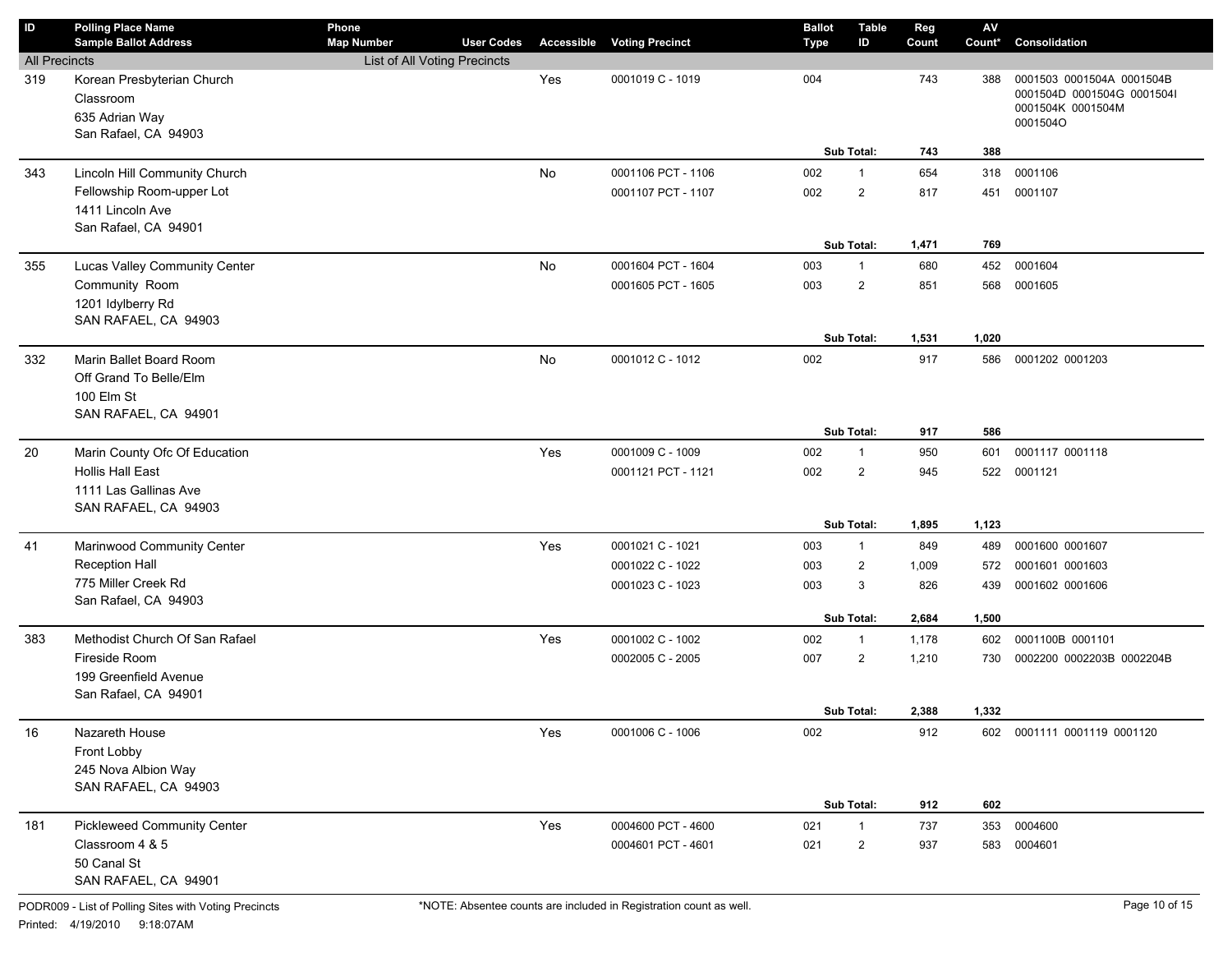| $\sf ID$             | <b>Polling Place Name</b><br><b>Sample Ballot Address</b> | Phone<br><b>Map Number</b>   | <b>User Codes</b> |        | <b>Accessible Voting Precinct</b> | <b>Ballot</b><br><b>Type</b> | <b>Table</b><br>ID | Reg<br>Count | ${\sf AV}$<br>Count* | Consolidation             |
|----------------------|-----------------------------------------------------------|------------------------------|-------------------|--------|-----------------------------------|------------------------------|--------------------|--------------|----------------------|---------------------------|
| <b>All Precincts</b> |                                                           | List of All Voting Precincts |                   |        |                                   |                              |                    |              |                      |                           |
|                      |                                                           |                              |                   |        |                                   |                              | Sub Total:         | 1,674        | 936                  |                           |
| $\mathbf{3}$         | Rotary Manor                                              |                              |                   | Usable | 0001102 PCT - 1102                | 002                          | $\mathbf{1}$       | 939          | 520                  | 0001102                   |
|                      | <b>Recreation Room</b>                                    |                              |                   |        | 0001103 PCT - 1103                | 002                          | $\overline{c}$     | 1,014        | 566                  | 0001103                   |
|                      | 1821 Fifth Ave                                            |                              |                   |        |                                   |                              |                    |              |                      |                           |
|                      | SAN RAFAEL, CA 94901                                      |                              |                   |        |                                   |                              |                    |              |                      |                           |
|                      |                                                           |                              |                   |        |                                   |                              | Sub Total:         | 1,953        | 1,086                |                           |
| 359                  | San Rafael Community Center                               |                              |                   | Yes    | 0002902 PCT - 2902                | 012                          | $\mathbf{1}$       | 605          | 359                  | 0002902                   |
|                      | Lounge                                                    |                              |                   |        | 0002908 PCT - 2908                | 012                          | $\overline{2}$     | 883          | 417                  | 0002908                   |
|                      | 618 B St                                                  |                              |                   |        |                                   |                              |                    |              |                      |                           |
|                      | SAN RAFAEL, CA 94901                                      |                              |                   |        |                                   |                              |                    |              |                      |                           |
|                      |                                                           |                              |                   |        |                                   |                              | Sub Total:         | 1,488        | 776                  |                           |
| 33                   | San Rafael Fire Sta #2                                    |                              |                   | No     | 0001011 C - 1011                  | 002                          |                    | 1,020        | 583                  | 0001201 0001212           |
|                      | Apparatus Floor                                           |                              |                   |        |                                   |                              |                    |              |                      |                           |
|                      | 210 3rd St<br>San Rafael, CA 94901                        |                              |                   |        |                                   |                              |                    |              |                      |                           |
|                      |                                                           |                              |                   |        |                                   |                              | Sub Total:         | 1,020        | 583                  |                           |
| 381                  | San Rafael Fire Station #5                                |                              |                   | Usable | 0001015 C - 1015                  | 002                          | $\mathbf{1}$       | 1,360        | 898                  | 0001208 0001210           |
|                      | Apparatus Floor                                           |                              |                   |        | 0001016 C - 1016                  | 002                          | $\overline{2}$     | 1,349        | 872                  | 0001209 0001211           |
|                      | 955 Point San Pedro Rd                                    |                              |                   |        |                                   |                              |                    |              |                      |                           |
|                      | San Rafael, CA 94901                                      |                              |                   |        |                                   |                              |                    |              |                      |                           |
|                      |                                                           |                              |                   |        |                                   |                              | Sub Total:         | 2,709        | 1,770                |                           |
| 28                   | St Luke Presbyterian Church                               |                              |                   | No     | 0001014 C - 1014                  | 002                          | $\mathbf{1}$       | 1,015        | 648                  | 0001206 0001207           |
|                      | <b>Bayview Room</b>                                       |                              |                   |        | 0001024 C - 1024                  | 003                          | $\overline{c}$     | 770          | 481                  | 0001800 0001801           |
|                      | 10 Bayview Dr                                             |                              |                   |        |                                   |                              |                    |              |                      |                           |
|                      | SAN RAFAEL, CA 94901                                      |                              |                   |        |                                   |                              |                    |              |                      |                           |
|                      |                                                           |                              |                   |        |                                   |                              | Sub Total:         | 1,785        | 1,129                |                           |
| 26                   | <b>Trinity Community Church</b>                           |                              |                   | Yes    | 0001013 C - 1013                  | 002                          |                    | 961          | 570                  | 0001204 0001205           |
|                      | Lobby                                                     |                              |                   |        |                                   |                              |                    |              |                      |                           |
|                      | 1675 Grand Ave                                            |                              |                   |        |                                   |                              |                    |              |                      |                           |
|                      | SAN RAFAEL, CA 94901                                      |                              |                   |        |                                   |                              |                    |              |                      |                           |
|                      |                                                           |                              |                   |        |                                   |                              | Sub Total:         | 961          | 570                  |                           |
| 35                   | Venetia Oaks                                              |                              |                   | Usable | 0001017 C - 1017                  | 003                          | $\mathbf{1}$       | 1,003        | 592                  | 0001500 0001501A 0001501C |
|                      | <b>Recreation Room</b>                                    |                              |                   |        | 0001018 C - 1018                  | 004                          | $\overline{c}$     | 663          | 389                  | 0001501B 0001501D 0001502 |
|                      | 263 N San Pedro Rd                                        |                              |                   |        |                                   |                              |                    |              |                      |                           |
|                      | San Rafael, CA 94903                                      |                              |                   |        |                                   |                              | Sub Total:         | 1,666        | 981                  |                           |
| 9                    | Villa Marin                                               |                              |                   | Usable | 0001110 PCT - 1110                | 002                          |                    | 401          | 299                  | 0001110                   |
|                      | Card Room                                                 |                              |                   |        |                                   |                              |                    |              |                      |                           |
|                      | 100 Thorndale Dr                                          |                              |                   |        |                                   |                              |                    |              |                      |                           |
|                      | SAN RAFAEL, CA 94903                                      |                              |                   |        |                                   |                              |                    |              |                      |                           |
|                      |                                                           |                              |                   |        |                                   |                              | Sub Total:         | 401          | 299                  |                           |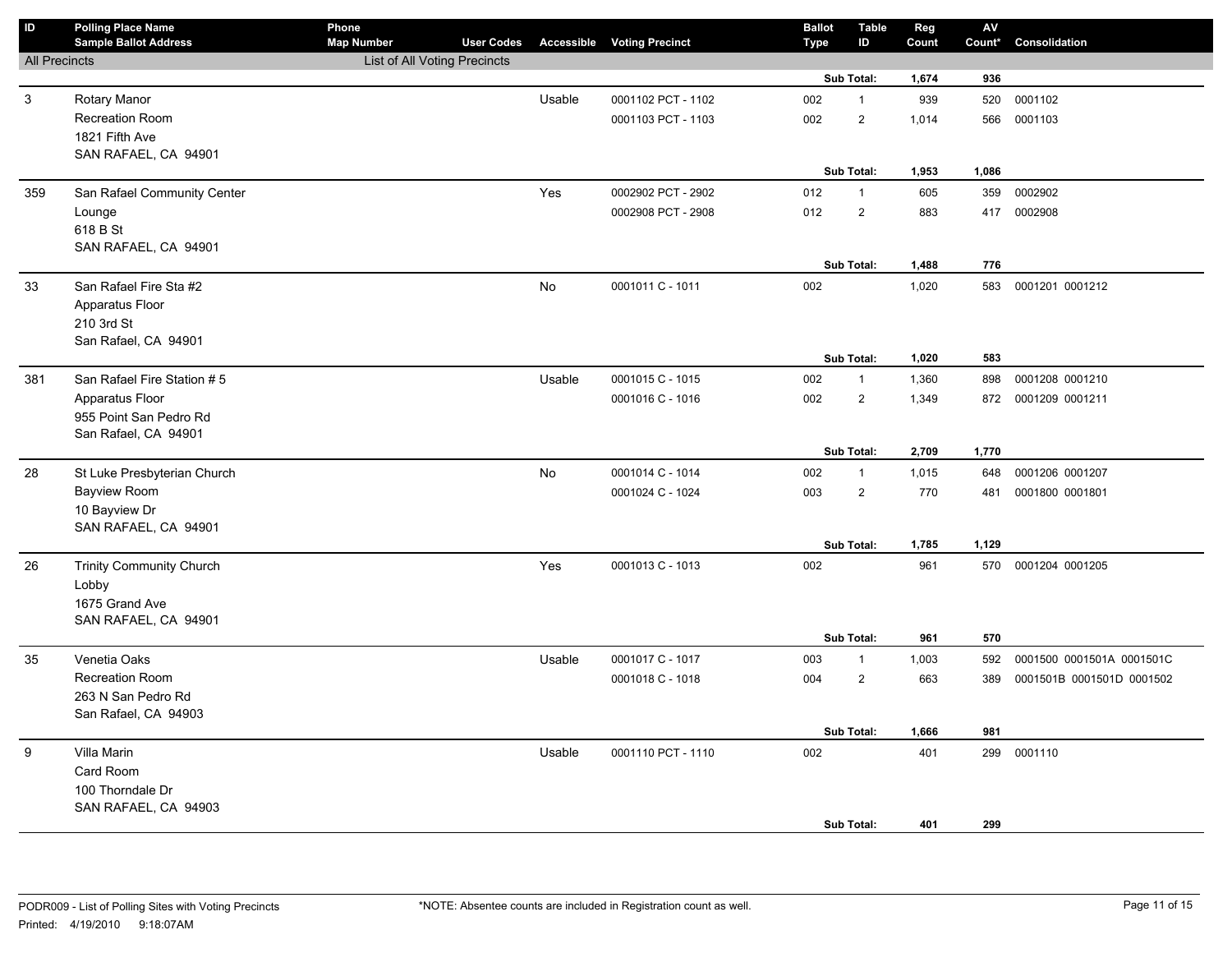| ID                   | <b>Polling Place Name</b><br><b>Sample Ballot Address</b> | Phone<br><b>Map Number</b>   | <b>User Codes</b> | <b>Accessible</b> | <b>Voting Precinct</b> | <b>Ballot</b><br><b>Type</b> | <b>Table</b><br>ID             | Reg<br>Count | ${\sf AV}$<br>Count* | Consolidation   |
|----------------------|-----------------------------------------------------------|------------------------------|-------------------|-------------------|------------------------|------------------------------|--------------------------------|--------------|----------------------|-----------------|
| <b>All Precincts</b> |                                                           | List of All Voting Precincts |                   |                   |                        |                              |                                |              |                      |                 |
| 387                  | Sausalito City Hall                                       |                              |                   | Usable            | 0003105 PCT - 3105     | 014                          | 1                              | 846          | 469                  | 0003105         |
|                      | <b>Council Chambers</b>                                   |                              |                   |                   | 0003106 PCT - 3106     | 014                          | $\overline{2}$                 | 820          | 532                  | 0003106         |
|                      | 420 Litho Street                                          |                              |                   |                   | 0003107 PCT - 3107     | 014                          | 3                              | 808          | 467                  | 0003107         |
|                      | SAUSALITO, CA 94965                                       |                              |                   |                   |                        |                              |                                |              |                      |                 |
|                      |                                                           |                              |                   |                   |                        |                              | Sub Total:                     | 2,474        | 1,468                |                 |
| 100                  | Sausalito Women's Club                                    |                              |                   | No                | 0003001 C - 3001       | 014                          |                                | 950          | 566                  | 0003100 0003101 |
|                      | Main Hall                                                 |                              |                   |                   |                        |                              |                                |              |                      |                 |
|                      | 120 Central Ave                                           |                              |                   |                   |                        |                              |                                |              |                      |                 |
|                      | Sausalito, CA 94965                                       |                              |                   |                   |                        |                              |                                |              |                      |                 |
|                      |                                                           |                              |                   |                   |                        |                              | Sub Total:                     | 950          | 566                  |                 |
| 101                  | Star Of Sea Catholic Church                               |                              |                   | Usable            | 0003002 C - 3002       | 014                          | $\mathbf{1}$                   | 952          | 590                  | 0003102 0003103 |
|                      | Parish Hall                                               |                              |                   |                   | 0003104 PCT - 3104     | 014                          | $\overline{2}$                 | 781          | 428                  | 0003104         |
|                      | 180 Harrison Ave<br>SAUSALITO, CA 94965                   |                              |                   |                   |                        |                              |                                |              |                      |                 |
|                      |                                                           |                              |                   |                   |                        |                              | Sub Total:                     | 1,733        | 1,018                |                 |
| 168                  | Stinson Beach Community Center                            |                              |                   | Yes               | 0004305 PCT - 4305     | 017                          |                                | 491          | 282                  | 0004305         |
|                      | <b>Board Room</b>                                         |                              |                   |                   |                        |                              |                                |              |                      |                 |
|                      | 30 Belvedere                                              |                              |                   |                   |                        |                              |                                |              |                      |                 |
|                      | STINSON BEACH, CA 94970                                   |                              |                   |                   |                        |                              |                                |              |                      |                 |
|                      |                                                           |                              |                   |                   |                        |                              | Sub Total:                     | 491          | 282                  |                 |
| 129                  | <b>Bel Aire School</b>                                    |                              |                   | Usable            | 0003009 C - 3009       | 014                          |                                | 1,089        | 733                  | 0003307 0003308 |
|                      | <b>Staff Developement Center</b>                          |                              |                   |                   |                        |                              |                                |              |                      |                 |
|                      | 277 Karen Way                                             |                              |                   |                   |                        |                              |                                |              |                      |                 |
|                      | TIBURON, CA 94920                                         |                              |                   |                   |                        |                              |                                |              |                      |                 |
|                      |                                                           |                              |                   |                   |                        |                              | Sub Total:                     | 1,089        | 733                  |                 |
| 124                  | Del Mar School                                            |                              |                   | Yes               | 0003302 PCT - 3302     | 014                          |                                | 996          | 637                  | 0003302         |
|                      | P.e. Classroom                                            | Christine/ofc                |                   |                   |                        |                              |                                |              |                      |                 |
|                      | 105 Avenida Miraflores                                    |                              |                   |                   |                        |                              |                                |              |                      |                 |
|                      | Tiburon, CA 94920                                         |                              |                   |                   |                        |                              | Sub Total:                     | 996          | 637                  |                 |
|                      | Shepherd Of Hills Lutheran Church                         |                              |                   | Yes               | 0003018 C - 3018       |                              |                                | 668          |                      | 0003800 0003801 |
| 123                  | Narthex                                                   |                              |                   |                   | 0003301 PCT - 3301     | 016                          | $\mathbf{1}$<br>$\overline{2}$ | 870          | 430<br>574           | 0003301         |
|                      | 9 Shepherd Way                                            |                              |                   |                   |                        | 014                          |                                |              |                      |                 |
|                      | TIBURON, CA 94920                                         |                              |                   |                   |                        |                              |                                |              |                      |                 |
|                      |                                                           |                              |                   |                   |                        |                              | Sub Total:                     | 1,538        | 1,004                |                 |
| 122                  | <b>Tiburon Baptist Church</b>                             |                              |                   | Yes               | 0003303 PCT - 3303     | 014                          | $\mathbf{1}$                   | 639          | 394                  | 0003303         |
|                      | Conference Room                                           |                              |                   |                   | 0003704 PCT - 3704     | 016                          | $\overline{c}$                 | 789          | 481                  | 0003704         |
|                      | 445 Greenwood Beach Rd                                    |                              |                   |                   |                        |                              |                                |              |                      |                 |
|                      | TIBURON, CA 94920                                         |                              |                   |                   |                        |                              |                                |              |                      |                 |
|                      |                                                           |                              |                   |                   |                        |                              | Sub Total:                     | 1,428        | 875                  |                 |
| 335                  | Tiburon Town Hall                                         |                              |                   | Yes               | 0003304 PCT - 3304     | 014                          | $\mathbf{1}$                   | 877          | 565                  | 0003304         |
|                      | <b>Council Chambers</b>                                   |                              |                   |                   | 0003305 PCT - 3305     | 014                          | $\overline{\mathbf{c}}$        | 836          | 523                  | 0003305         |
|                      | 1505 Tiburon Blvd                                         |                              |                   |                   | 0003306 PCT - 3306     | 014                          | 3                              | 563          | 343                  | 0003306         |
|                      | Tiburon, CA 94920                                         |                              |                   |                   |                        |                              |                                |              |                      |                 |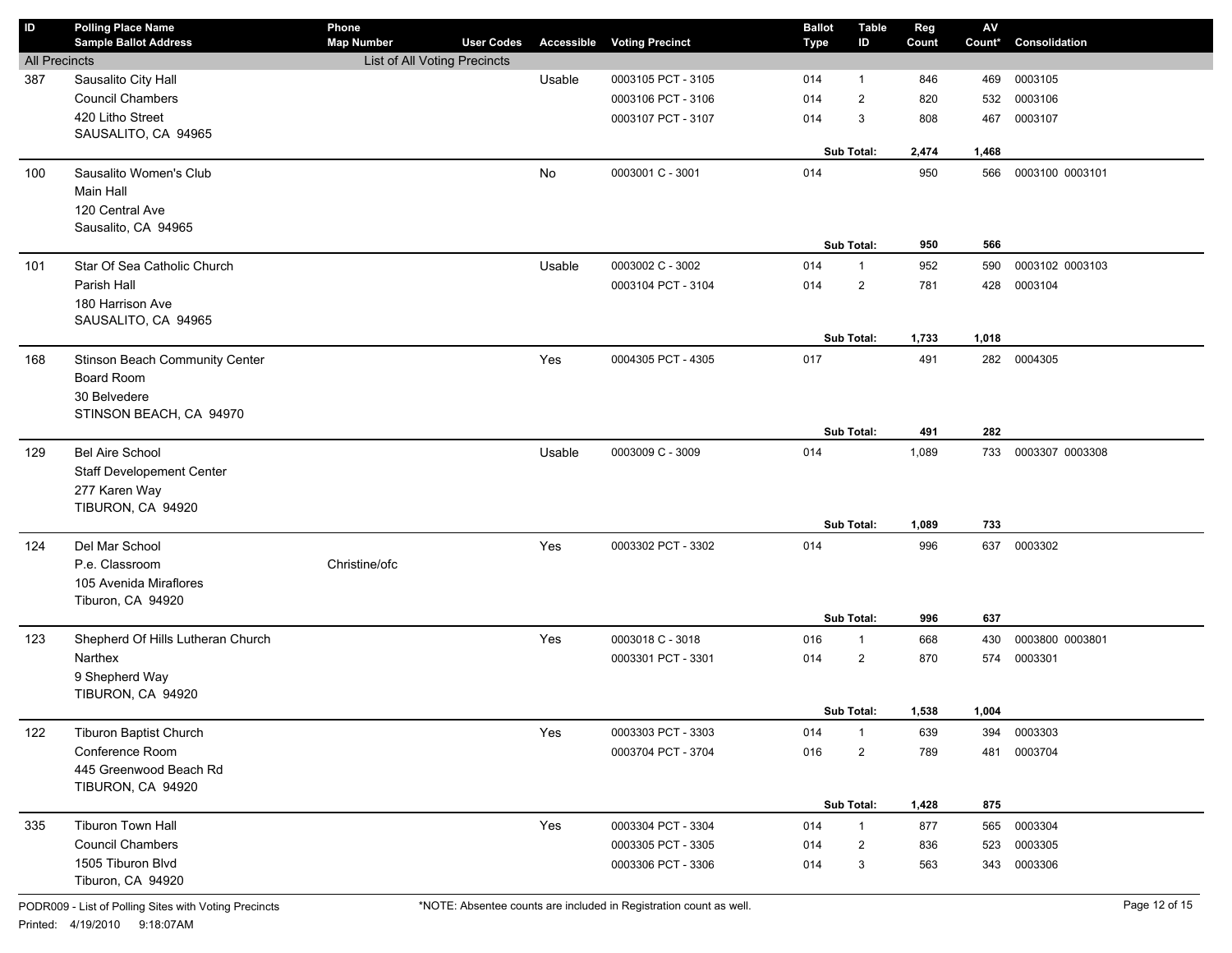| ID                   | <b>Polling Place Name</b><br><b>Sample Ballot Address</b>                                                          | Phone<br><b>Map Number</b>   | <b>User Codes</b> |     | <b>Accessible Voting Precinct</b> | <b>Ballot</b><br>Type | Table<br>ID              | <b>Reg</b><br>Count   | AV<br>Count*      | Consolidation   |
|----------------------|--------------------------------------------------------------------------------------------------------------------|------------------------------|-------------------|-----|-----------------------------------|-----------------------|--------------------------|-----------------------|-------------------|-----------------|
| <b>All Precincts</b> |                                                                                                                    | List of All Voting Precincts |                   |     |                                   |                       |                          |                       |                   |                 |
|                      |                                                                                                                    |                              |                   |     |                                   |                       | Sub Total:               | 2,276                 | 1,431             |                 |
| 407                  | <b>Tomales Regional History Center</b><br>Downstairs Meeting Room<br>26701 State Route 1<br>Tomales, CA 94971-0262 |                              |                   | Yes | 0004101 PCT - 4101                | 017                   |                          | 571                   | 356               | 0004101         |
| 172                  | Woodacre Improvement Club<br>Large Room<br>1 Garden Way<br>WOODACRE, CA 94973                                      |                              |                   | Yes | 0004010 C - 4010                  | 017                   | Sub Total:<br>Sub Total: | 571<br>1,136<br>1,136 | 356<br>584<br>584 | 0004402 0004403 |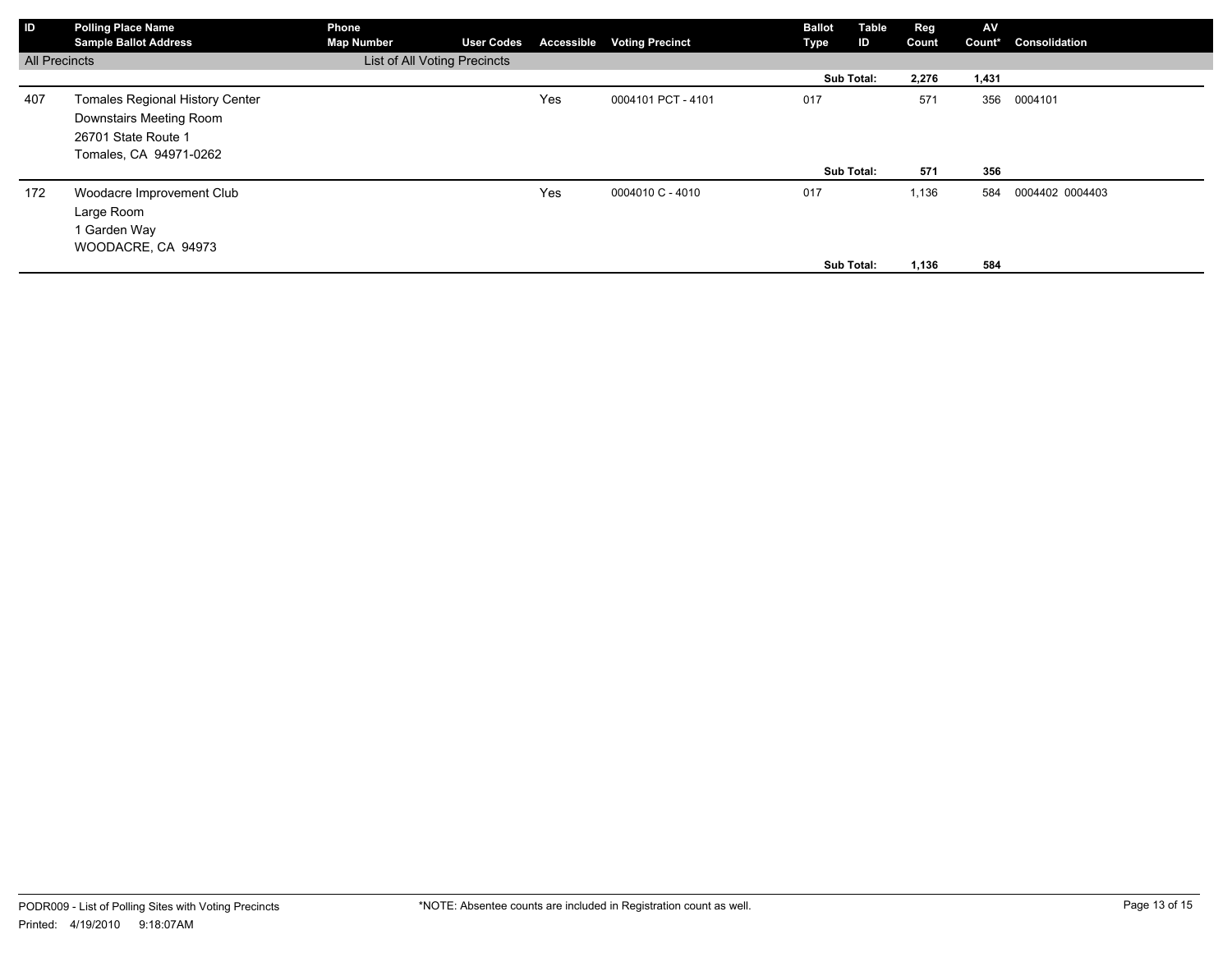| <b>IID</b> | <b>Polling Place Name</b><br><b>Sample Ballot Address</b> | Phone<br><b>Map Number</b> |  | User Codes Accessible Voting Precinct | <b>Ballot</b><br>Type | Table<br>ID. | Reg<br>Count | AV     | <b>Count*</b> Consolidation |
|------------|-----------------------------------------------------------|----------------------------|--|---------------------------------------|-----------------------|--------------|--------------|--------|-----------------------------|
|            | Total Selected Poll Sites: 104                            |                            |  |                                       | <b>Grand Total:</b>   |              | 146.229      | 85.265 |                             |
|            | <b>Total Selected Voting Precincts: 165</b>               |                            |  |                                       |                       |              |              |        |                             |

**Total Unassigned Voting Precincts: 0**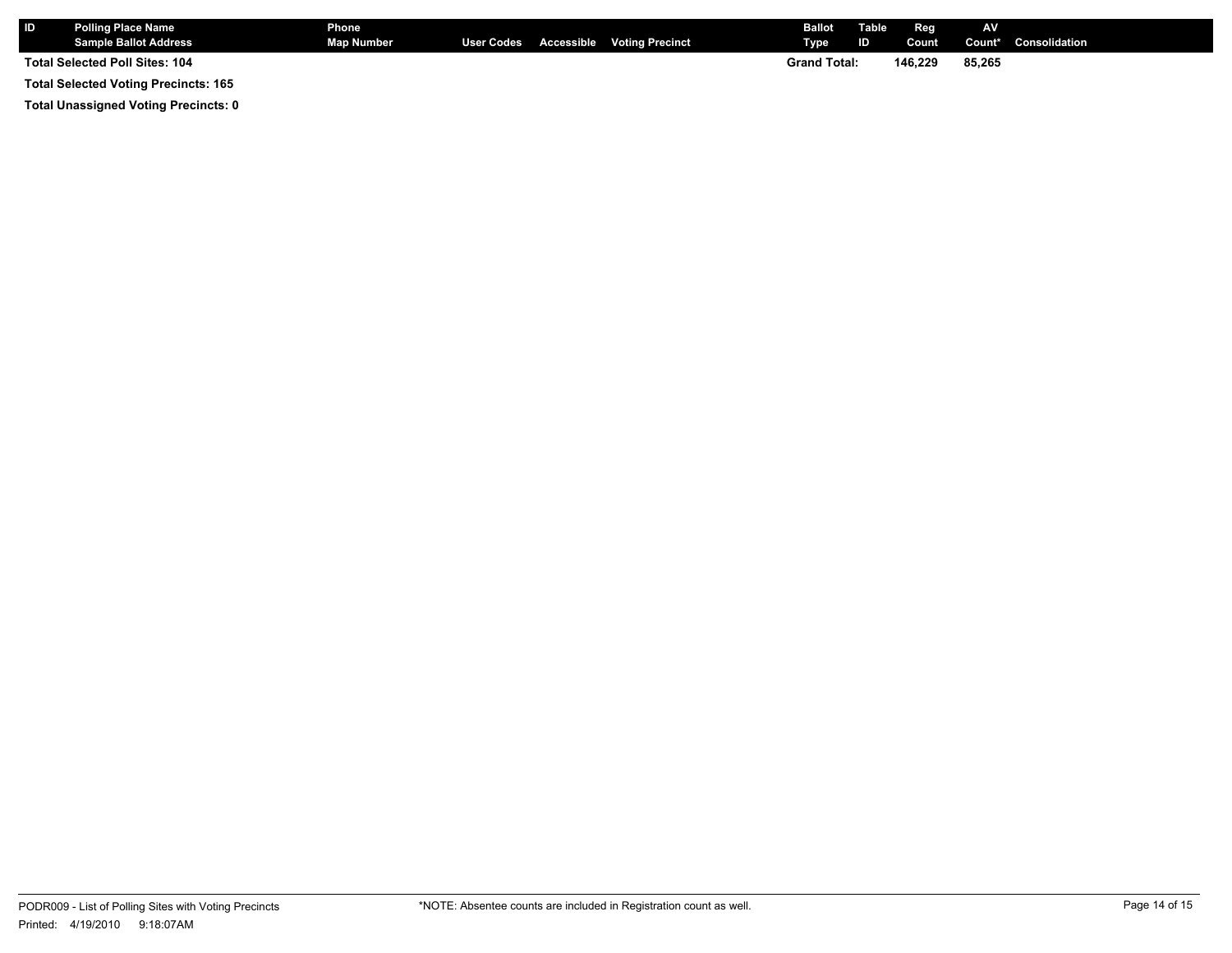| ID |                               | <b>Polling Place Name</b><br><b>Sample Ballot Address</b> | Phone<br><b>Map Number</b> | <b>User Codes</b> | <b>Accessible</b> | <b>Voting Precinct</b> | <b>Ballot</b><br><b>Type</b> | <b>Table</b><br>ID | Reg<br>Count | AV<br>Count* | Consolidation |
|----|-------------------------------|-----------------------------------------------------------|----------------------------|-------------------|-------------------|------------------------|------------------------------|--------------------|--------------|--------------|---------------|
|    | <b>Mail Ballot Precincts:</b> |                                                           |                            |                   |                   |                        |                              |                    |              |              |               |
|    | 0001001                       | M - 1001                                                  | BT: 001                    |                   |                   |                        |                              |                    |              |              |               |
|    | 0001020                       | M - 1020                                                  | BT: 003                    |                   |                   |                        |                              |                    |              |              |               |
|    | 0002003                       | M - 2003                                                  | BT: 006                    |                   |                   |                        |                              |                    |              |              |               |
|    | 0002007                       | M - 2007                                                  | BT: 008                    |                   |                   |                        |                              |                    |              |              |               |
|    | 0002015                       | M - 2015                                                  | BT: 011                    |                   |                   |                        |                              |                    |              |              |               |
|    | 0002017                       | M - 2017                                                  | BT: 009                    |                   |                   |                        |                              |                    |              |              |               |
|    | 0002018                       | M - 2018                                                  | BT: 009                    |                   |                   |                        |                              |                    |              |              |               |
|    | 0002020                       | M - 2020                                                  | BT: 011                    |                   |                   |                        |                              |                    |              |              |               |
|    | 0002021                       | M - 2021                                                  | BT: 013                    |                   |                   |                        |                              |                    |              |              |               |
|    | 0003017                       | M - 3017                                                  | BT: 016                    |                   |                   |                        |                              |                    |              |              |               |
|    | 0004002                       | M - 4002                                                  | BT: 017                    |                   |                   |                        |                              |                    |              |              |               |
|    | 0004003                       | M - 4003                                                  | BT: 017                    |                   |                   |                        |                              |                    |              |              |               |
|    | 0004004                       | M - 4004                                                  | BT: 017                    |                   |                   |                        |                              |                    |              |              |               |
|    | 0004006                       | M - 4006                                                  | BT: 019                    |                   |                   |                        |                              |                    |              |              |               |
|    | 0004017                       | M - 4017                                                  | BT: 022                    |                   |                   |                        |                              |                    |              |              |               |
|    | 0004018                       | M - 4018                                                  | BT: 017                    |                   |                   |                        |                              |                    |              |              |               |
|    | 0005001                       | M - 5001                                                  | BT: 023                    |                   |                   |                        |                              |                    |              |              |               |
|    | 0005009                       | M - 5009                                                  | BT: 023                    |                   |                   |                        |                              |                    |              |              |               |
|    | 0005016                       | M - 5016                                                  | BT: 024                    |                   |                   |                        |                              |                    |              |              |               |
|    | 0005019                       | M - 5019                                                  | BT: 023                    |                   |                   |                        |                              |                    |              |              |               |
|    | 0005025                       | M - 5025                                                  | BT: 023                    |                   |                   |                        |                              |                    |              |              |               |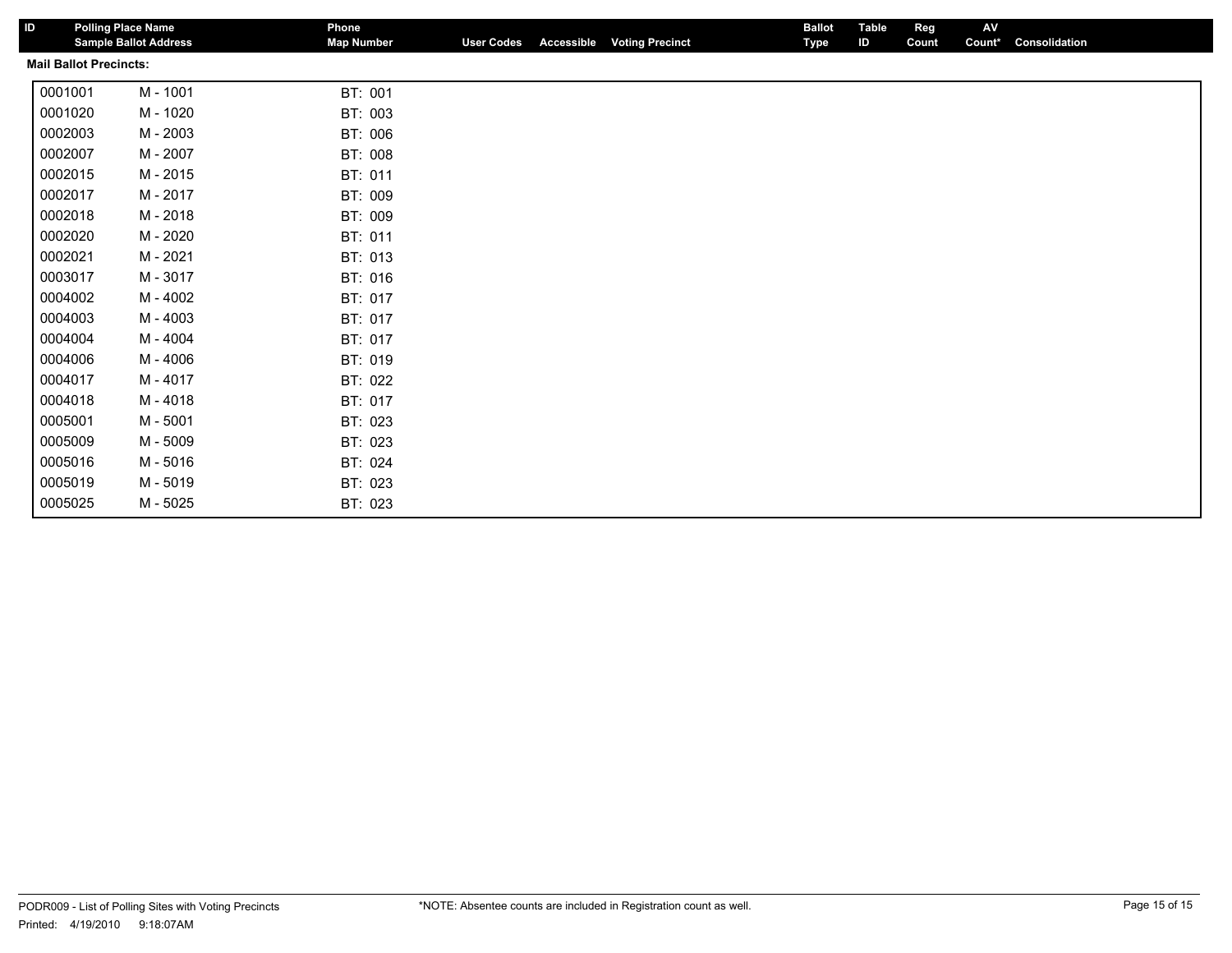|                             | <b>Mail Ballot Precinct List</b> |             |                |                    |                           |                             |                                             |           |                        |                    |                |  |
|-----------------------------|----------------------------------|-------------|----------------|--------------------|---------------------------|-----------------------------|---------------------------------------------|-----------|------------------------|--------------------|----------------|--|
|                             |                                  |             |                |                    |                           |                             | Gubernatorial Primary Election - 06/08/2010 |           |                        |                    |                |  |
| <b>Mail Ballot Precinct</b> |                                  | Precinct    |                | <b>Ballot Type</b> | Registration              | <b>Mail Ballot Precinct</b> |                                             |           | Precinct               | <b>Ballot Type</b> | Registration   |  |
| 0001001 M-1001              |                                  |             | 0001100-A      | $\mathbf{1}$       | $\overline{4}$            |                             |                                             |           | 0004203-A              | 17                 | 185            |  |
|                             |                                  | Num Pcts:   | $\mathbf{1}$   | Total Reg:         | 4                         |                             |                                             |           | 0004301-D              | 17                 | 19             |  |
| 0001020                     | M - 1020                         |             | 0001504-C      | 3                  | 5                         |                             |                                             |           | 0004301-E              | 17                 | 5              |  |
|                             |                                  |             | 0001504-E      | 3                  | $\overline{c}$            |                             |                                             |           | 0004301-F              | 17                 | 2              |  |
|                             |                                  |             | 0001504-F      | 3                  | $\mathbf{1}$              |                             |                                             | Num Pcts: | 6                      | Total Reg:         | 253            |  |
|                             |                                  |             | 0001504-H      | $\mathbf{3}$       | 59                        |                             | 0004006 M-4006                              |           | 0004250                | 19                 | 45             |  |
|                             |                                  |             | 0001504-J      | 3                  | 0                         |                             |                                             |           | 0004800-B              | 19                 | 165            |  |
|                             |                                  |             | 0001504-L      | 3                  | $\overline{7}$            |                             |                                             | Num Pcts: | $\mathbf{2}$           | Total Reg:         | 210            |  |
|                             |                                  |             | 0001504-N      | 3                  | 3                         | 0004017                     | M - 4017                                    |           | 0004803                | 22                 | $\mathbf 0$    |  |
|                             |                                  | Num Pcts:   | $\overline{7}$ | Total Reg:         | 77                        |                             |                                             | Num Pcts: | $\mathbf{1}$           | <b>Total Reg:</b>  | 0              |  |
| 0002003                     | M - 2003                         |             | 0002111-B      | 6                  | 175                       | 0004018                     | M - 4018                                    |           | 0004501-A              | 17                 | 0              |  |
|                             |                                  |             | 0002112-C      | 6                  | $\ensuremath{\mathsf{3}}$ |                             |                                             |           | 0004502-A              | 17                 | 5              |  |
|                             |                                  | Num Pcts:   | $\overline{2}$ | Total Reg:         | 178                       |                             |                                             |           | 0004901                | 17                 | 135            |  |
| 0002007                     | M - 2007                         |             | 0002203-A      | 8                  | 13                        |                             |                                             |           | 0004902                | 17                 | 99             |  |
|                             |                                  |             | 0002204-A      | 8                  | 21                        |                             |                                             | Num Pcts: | 4                      | Total Reg:         | 239            |  |
|                             |                                  | Num Pcts:   | $\mathbf{2}$   | Total Reg:         | 34                        | 0005001                     | M - 5001                                    |           | 0005101-A              | 23                 | 16             |  |
| 0002015                     | M - 2015                         |             | 0002505-C      | 11                 | 15                        |                             |                                             |           | 0005102-A              | 23                 |                |  |
|                             |                                  |             | 0002505-D      | 11                 | 179                       |                             |                                             |           | 0005201-B              | 23                 | 2              |  |
|                             |                                  |             | 0002505-E      | 11                 | $\mathbf 0$               |                             |                                             |           | 0005202-A              | 23                 |                |  |
|                             |                                  |             | 0002506-B      | 11                 | 5                         |                             |                                             |           | 0005203-A              | 23                 | 15             |  |
|                             |                                  |             | 0002802-A      | 11                 | 3                         |                             |                                             |           | 0005204-A              | 23                 | $\overline{1}$ |  |
|                             |                                  | Num Pcts:   | 5              | Total Reg:         | 202                       |                             |                                             | Num Pcts: | 6                      | Total Reg:         | 36             |  |
| 0002017                     | M - 2017                         | 0002603     |                | 9                  | 140                       | 0005009                     | M - 5009                                    |           | 0005205-A              | 23                 | $\overline{7}$ |  |
|                             |                                  |             | 0002802-C      | 9                  | 9                         |                             |                                             |           | 0005206-A              | 23                 | $\overline{7}$ |  |
|                             |                                  | 0002803     |                | 9                  | 0                         |                             |                                             |           | 0005207-A              | 23                 | 8              |  |
|                             |                                  | Num Pcts:   | 3              | Total Reg:         | 149                       |                             |                                             |           | 0005208-A              | 23                 | 12             |  |
| 0002018                     | M - 2018                         | 0002700     |                | 9                  | 147                       |                             |                                             |           | 0005209-C              | 23                 | 0              |  |
|                             |                                  | Num Pcts:   | $\mathbf{1}$   | Total Reg:         | 147                       |                             |                                             |           | 0005210-A              | 23                 | 16             |  |
| 0002020                     | M - 2020                         |             | 0002802-B      | 11                 | 246                       |                             |                                             | Num Pcts: | 6                      | Total Reg:         | 50             |  |
|                             |                                  | Num Pcts:   | $\mathbf{1}$   | Total Reg:         | 246                       |                             | 0005016 M-5016                              |           | 0005212-A              | 24                 | 105            |  |
| 0002021                     | M - 2021                         |             | 0002903-A      | 13                 | $\overline{4}$            |                             |                                             |           | 0005300-B              | 24                 | 27             |  |
|                             |                                  |             | 0002903-C      | 13                 | 19                        |                             |                                             | Num Pcts: | $\overline{2}$         | Total Reg:         | 132            |  |
|                             |                                  |             | 0002904-A      | 13                 | 38                        | 0005019                     | M - 5019                                    |           | 0005219-A              | 23                 | $\mathbf 0$    |  |
|                             |                                  | Num Pcts:   | 3              | Total Reg:         | 61                        |                             |                                             |           | 0005221-C              | 23                 | 3              |  |
| 0003017                     | M - 3017                         | 0003702     |                | 16                 | 238                       |                             |                                             |           | 0005222-A<br>0005222-D | 23<br>23           | 2<br>$\Omega$  |  |
|                             |                                  | Num Pcts:   | $\blacksquare$ | Total Reg:         | 238                       |                             |                                             |           | 0005226-A              | 23                 | 0              |  |
| 0004002                     | M - 4002                         | 0004104     |                | 17                 | 148                       |                             |                                             |           | 0005226-C              | 23                 | $\mathbf 0$    |  |
|                             |                                  | Num Pcts:   | $\blacksquare$ | Total Reg:         | 148                       |                             |                                             |           | 0005228-A              | 23                 | 71             |  |
| 0004003                     | M - 4003                         |             | 0004201        | 17                 | 223                       |                             |                                             |           | 0005300-A              | 23                 | 5              |  |
|                             |                                  | Num Pcts: 1 |                | Total Reg:         | 223                       |                             |                                             | Num Pcts: | 8                      | Total Reg:         | 81             |  |
| 0004004                     | M - 4004                         |             | 0004202-A      | 17                 | 40                        |                             |                                             |           |                        |                    |                |  |
|                             |                                  |             | 0004202-C      | 17                 | $\overline{2}$            |                             |                                             |           |                        |                    |                |  |
|                             |                                  |             |                |                    |                           |                             |                                             |           |                        |                    |                |  |

h